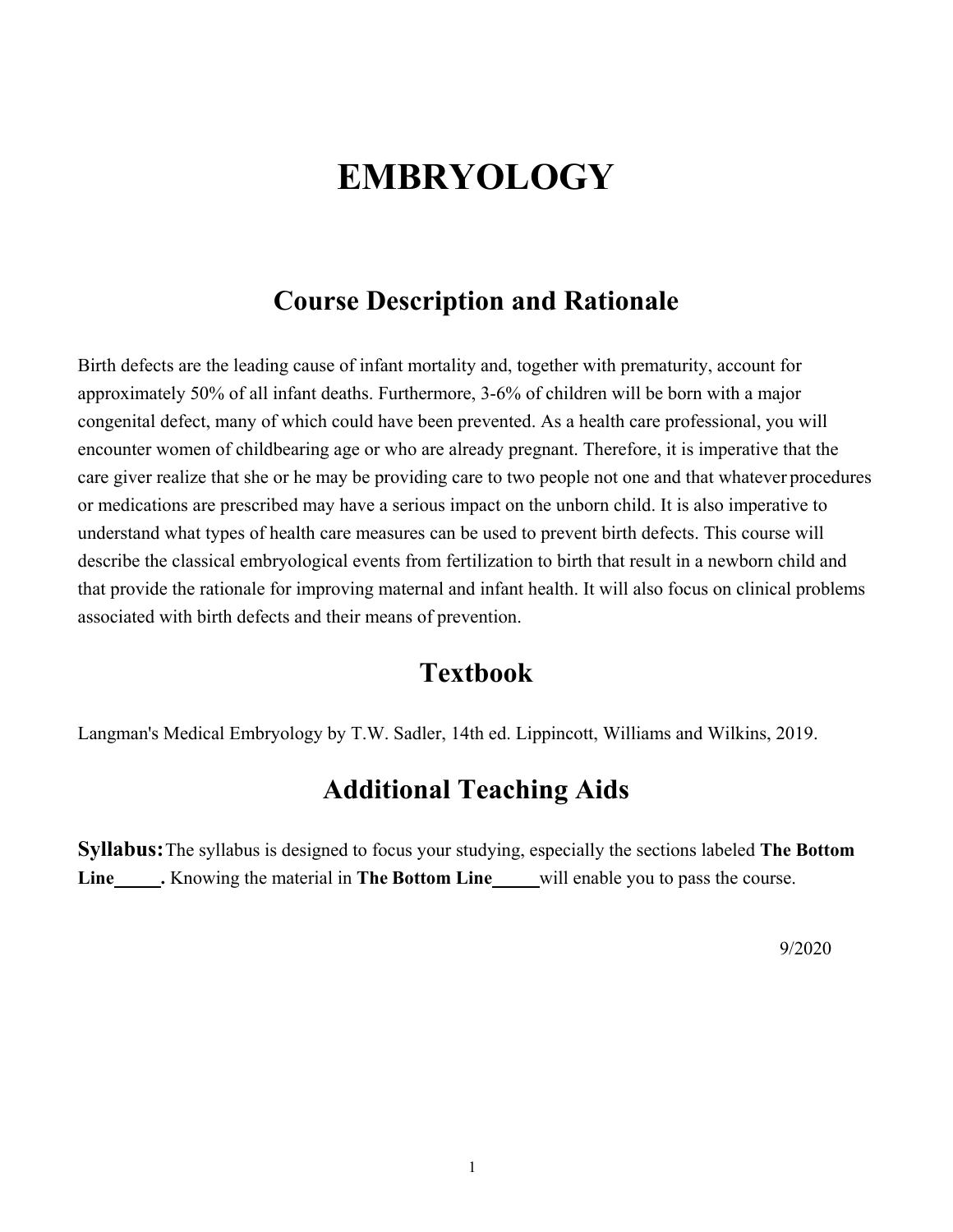## **Lectures**

**Lecture 1:** From fertilization to gastrulation

**Lecture 2:** Derivatives of the Germ Layers and Origin of the Body Cavities

**Lecture 3:** Musculoskeletal

**Lecture 4:** Heart Development

**Lecture 5:** Vascular Development: Fetus and Placenta

**Lecture 6:** Respiratory System and Digestive System

**Lecture 7:** Kidneys

**Lecture 8:** Gonads and Genitalia

**Lecture 9:** Head and Neck

Lecture 10: Central Nervous System

**Lecture 11:** Ear and Eye

**Lecture 12:** Fetal Growth, Birth Defects, and Prenatal Diagnosis

# **Syllabus**

## **Lecture 1: From Fertilization to Gastrulation (pp 34-71)**

#### **Objectives:**

- 1) Trace the period of development from zygote to blastocyst formation
- 2) Understand the derivation of the cytotrophoblast and syncytiotrophoblast
- 3) Know the origins of the epiblast and hypoblast
- 4) Know the origins of the amniotic and yolk sac cavities
- 5) Understand the importance of extraembryonic mesoderm in forming the chorionic cavity
- 6) Describe primary villus formation in the placenta and the role of the cytotrophoblast and syncytiotrophoblast
- 7) Define the term ectopic pregnancy and know where this phenomenon usually occurs
- 8) Describe the process of gastrulation and distinguish it from the process of neurulation
- 9) Name the 3 germ layers and describe their origins
- 10) What is the organizer and what does it organize
- 11) Define the term notochord and describe its significance
- 12) When is laterality established

**Terms to define:** morulla, blastomeres, blastocyst, embryoblast, trophoblast, inner cell mass, outer cell mass, embryonic stem cells, cytotrophoblast, syncytiotrophoblast, hypoblast, epiblast, extrembryonic mesoderm, chorionic cavity, primary villi, connecting stalk, ectopic pregnancy, hydatidiform mole, imprinting, gastrulation, primitive streak, primitive node, primitive pit, notochord, prechordal plate,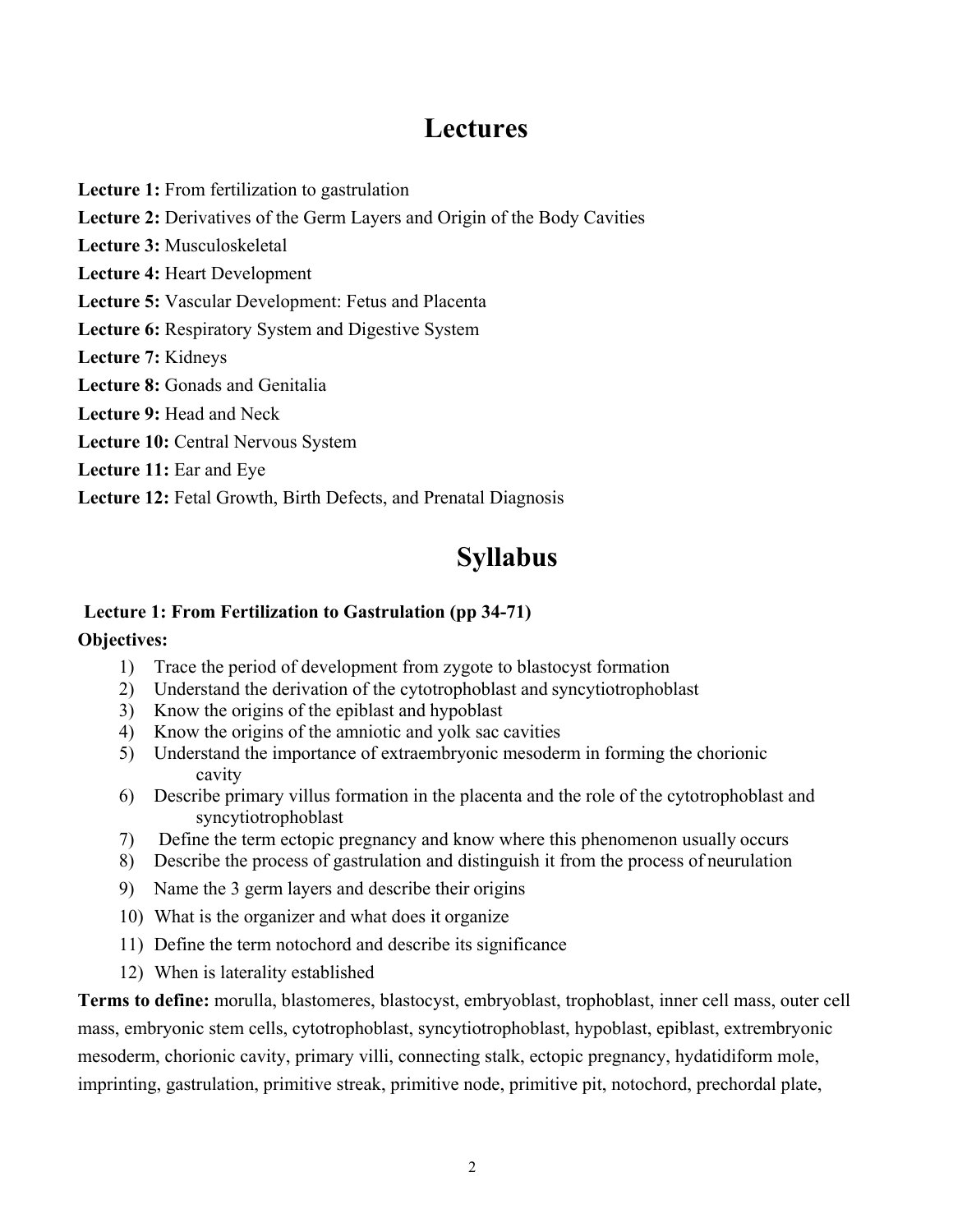cloacal membrane, buccopharyngeal membrane, endoderm, ectoderm, mesoderm, anterior visceral endoderm, situs inversus, laterality sequences, primary villi, secondary villi, tertiary villi,

#### The Bottom Line\_\_\_\_\_\_;

Fertilization usually occurs in the ampulla of uterine tube

Infertility affects 15-30% of couples = use assisted reproductive technology (ART):  $1\%$ of all births in the USA = by  $ART$  = increase in prematurity, low birth weight and birth defects even among singleton births

After fusion of pronuclei, division of the blastomeres forms a morula (mulberry) Compaction of the blastomeres by formation of tight junctions allows fluid to be pumped into the center of the morula: results in formation of the blastocyst consisting of a fluid filled cavity and an inner cell mass = embryo, and an outer cell mass = trophoblast (fetal contribution to the placenta)

If pregnancy occurs, then syncytiotrophoblast secretes hCG that maintains the corpus luteum that makes progesterone to maintain pregnancy.

No fertilization = no  $h = mc$  = corpus luteum regresses = no more progesterone = menstruation leaving the basal layer to regenerate endometrial glands for next cycle.

#### **Second week:**

Trophoblast consists of 2 layers: 1) cytotrophoblast(makes cells); 2) syncytiotrophoblast: forms syncytium = responsible for invasion of the blastocyst into the uterine endometrium and production of hormones

Inner cell mass lies at one pole of the blastocyst and forms the germ disc that has 2 layers: epiblast and hypoblast

Two cavities form: amniotic = dorsal to epiblast; yolk sac = ventral to hypoblast

syncytio; Tertiary villi = blood vessels in mesoderm core with most of cyto degenerated covered by syncytio: = Vessels in tertiary villi are formed by extraembryonic mesoderm; these vessels will connect Extraembryonic mesoderm formed around the outside of the amnion and yolk sac splits into two layers = somatic and splanchnic. Cavity between = chorionic cavity

2 layers of extraembryonic mesoderm continuous at the connecting stalk (umbilical region)

About 12-14 days, the embryo penetrates uterine vessels = some bleeding = may misdiagnose as menstrual bleeding = misdiagnose pregnancy and age of embryo Ectopic pregnancy = abnormal implantation sites: Most common is in the ampullary region of the uterine tube (tubal pregnancy); Most common site in the abdominal cavity is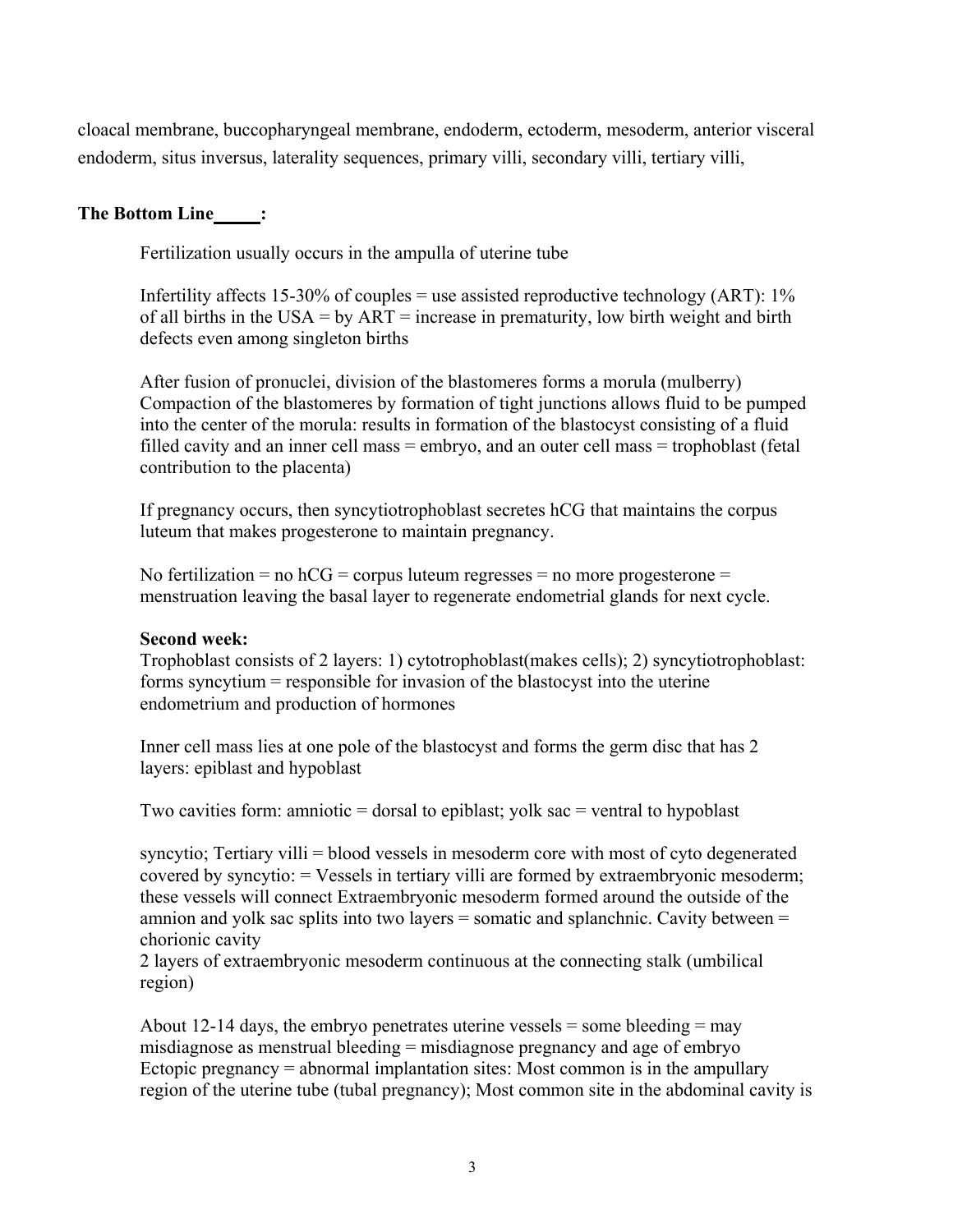the Rectouterine (Douglas') pouch

#### **Week 2 is the week of 2s:**

2 layers to trophoblast: synctio- and cytotrophoblast

2 layers to embryoblast: epiblast and hypoblast

2 cavities: amniotic and yolk sac (actually 3 since the chorionic cavity forms later in the week)

2 layers of extraembryonic mesoderm somatic and splanchnic

## **Third week:**

Gastrulation = the process of making 3 germ layers: ectoderm (skin, CNS), mesoderm (blood, bones, connective tissue), endoderm (gut, , gut derivatives, parenchyma of glands).

Epiblast  $=$  Forms all 3 germ layers  $=$  all of the embryo. Hypoblast disappears

Primitive streak forms at the caudal end of embryo at the beginning of the  $3<sup>rd</sup>$  week: Epiblast cells migrate toward and through the streak and node to form mesoderm and endoderm; Node  $=$  organizer  $=$  cranial end of streak

Cells that migrate through the cranial region of the node form the prechordal plate followed by the notochord: these 2 structures induce the CNS; eventually, the notochord forms the nucleus pulposus in intervertebral discs.

Cranial-caudal axis established by Anterior Visceral Endoderm (AVE): Secretes genes essential for head formation

Head mesoderm (dorsal mesoderm = paraxial mesoderm) is organized by Goosecoid and other genes that antagonize BMP-4.

 $BMP-4$  secreted throughout the embryonic disc = ventralizes mesoderm = forms intermediate and lateral plate mesoderm: Antagonized by Goosecoid and other genes expressed by the node; hence the node is the organizer

Brachyury (T gene) controls formation of dorsal mesoderm in regions caudal to the head: Expressed by the node and notochord: If decreased T gene, then results in caudal dysgenesis.

 $PITX2$  = master gene for laterality = establishes left sidedness: Upregulated by serotonin (5HT), nodal and FGFs

Caudal dysgenesis (Sirenomelia; Mermaid syndrome) = insufficient mesoderm formed by gastrulation = missing kidneys, fused lower limbs.

Situs inversus  $=$  transposition of the viscera  $=$  usually no other defects Laterality sequences = incomplete situs inversus such that organ reversal only involves a few organs = often have other defects. Antidepressants causing laterality problems Trophoblast = forms villi for placenta: Primary villi = core of cytotrophoblast covered by syncytiotrophoblast; Secondary villi = core of extraembryonic mesoderm, covered by cyto, covered by with each other and to umbilical vessels to form the fetal circulation.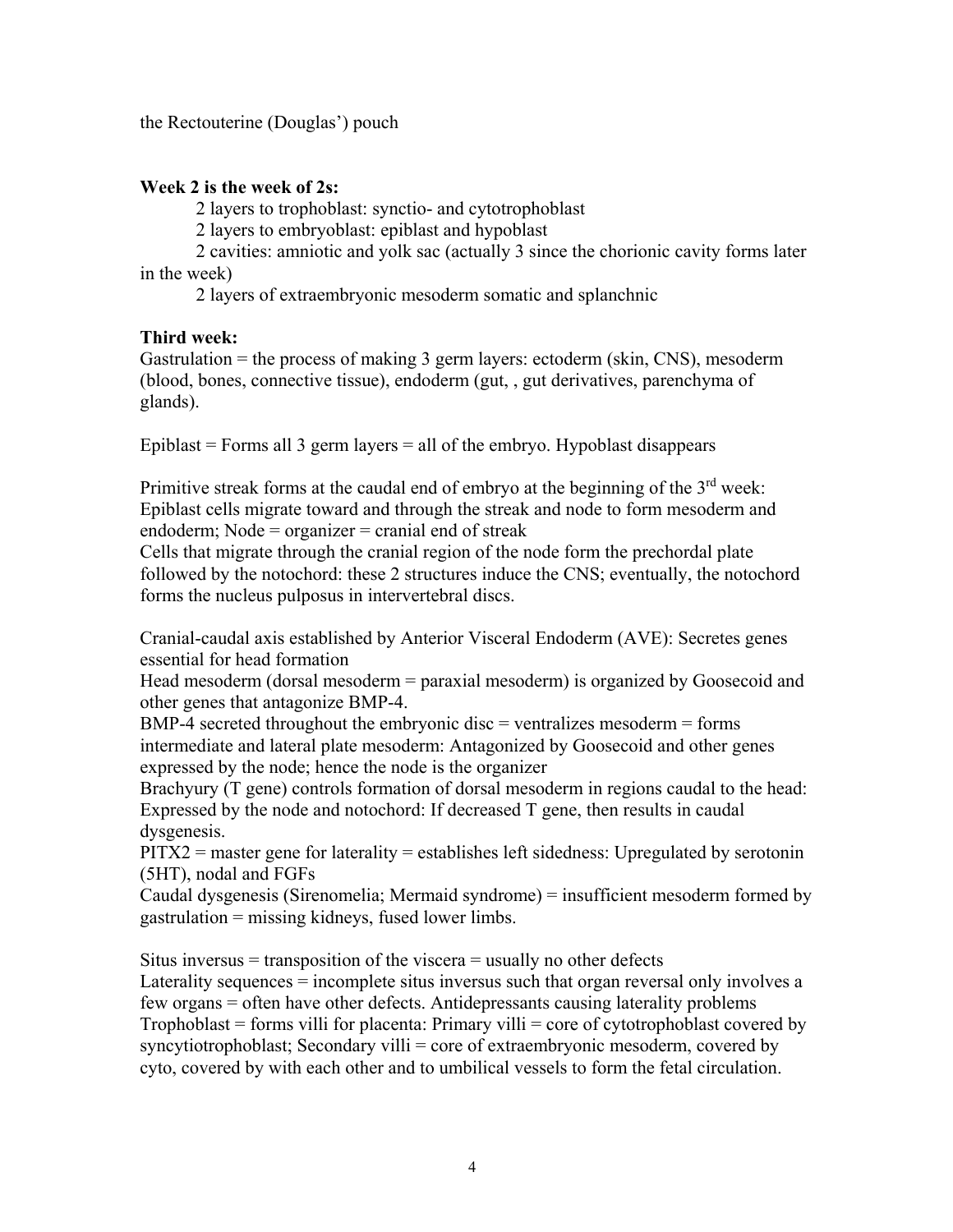#### **Week 3 = week of 3s:**

3 germ layers: ectoderm, mesoderm, endoderm 3 cavities: amniotic, yolk sac, chorionic

Ectoderm: skin, CNS, PNS, eyes, internal ear, neural crest cells(bones & connective tissue of the face and part of the skull) Mesoderm: bones, connective tissue, urogenital system, cardiovascular system Endoderm: gut and gut derivatives(liver, pancreas, lungs, etc.)

## **Lecture 2: Derivatives of the Germ Layers and Origin of the Body Cavities (pp 72-105) Objectives:**

- 1) Name the major derivatives of the three germ layers
- 2) Explain why the embryonic period is considered the most critical time in human development for the induction of birth defects
- 3) Describe the process of neurulation and understand that it overlaps with the period of gastrulation
- 4) What is a homeobox gene? What role do they play in specifying the craniocaudal axis?
- 5) What is the embryological basis for caudal dysgenesis (sirenomelia) and sacrococcygeal teratomas
- 6) Determine the origin of the intraembryonic cavity
- 7) Describe the processes of cephalocaudal and lateral folding of the embryonic disc and their significance with respect to establishment of body form
- 8) What is the embryological basis for gastroschisis versus omphalocoele and ectopia cordis?
- 9) Describe the subdivisions of the intra-embryonic mesoderm and the role this tissue plays in development of the intra-embryonic coelomic cavity
- 10) Describe the role of the pleuropericardial folds in establishing the pericardial and pleural cavities
- 11) Describe the formation of the diaphragm and explain the origins of diaphragmatic hernias

**Terms to define:** neural plate, neural tube, neuropores, neural crest, placode, mesenchyme, paraxial mesoderm, intermediate mesoderm, lateral plate mesoderm, somite, dermamyotome, sclerotome, vasculogenesis, angiogenesis, head fold, tail fold, cloaca, vitelline duct, crown rump length, intraembryonic coelom (cavity), visceral and parietal mesoderm, Homeobox genes, serous membrane, septum transversum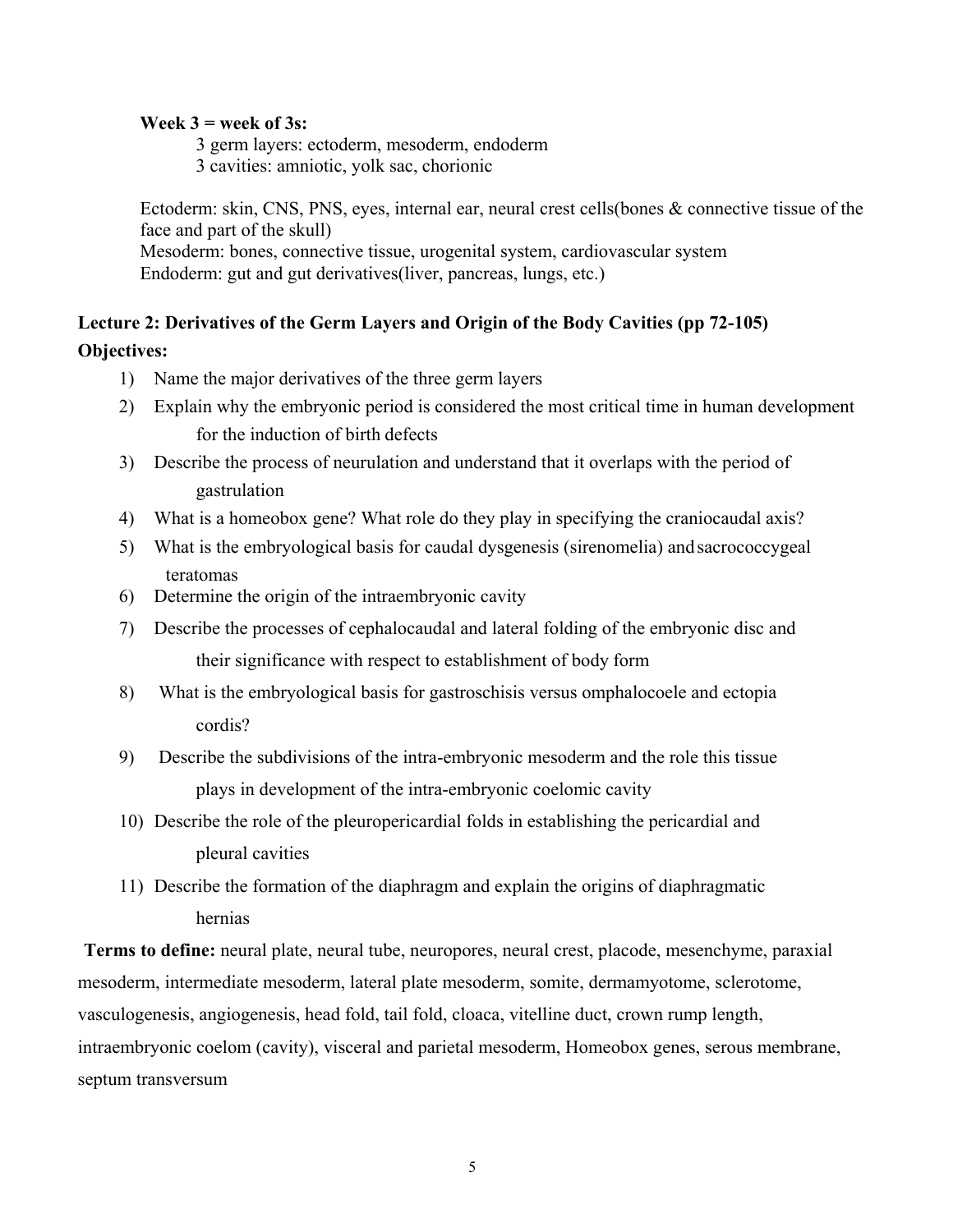## **The Bottom Line :**

face and skull, spinal ganglia, sympathetic and enteric ganglia, melanocytes, adrenal medulla, cranial nerve ganglia (V, VII, IX, X)

Ectoderm: skin, CNS, PNS, eyes, internal ear, neural crest cells(bones & connective tissue of the face and part of the skull)

Mesoderm: bones, connective tissue, urogenital system, cardiovascular system Endoderm: gut and gut derivatives(liver, pancreas, lungs, etc.)

Ectoderm: forms neural plate = induced by upregulation of FGFs while the node (organizer), notochord, and prechordal mesoderm block BMP 4 activity: Combination of increased FGFs and decreased BMP4 activates a neural pathway = fore and midbrain regions only: Hindbrain and spinal cord induction = dependent upon FGFs and WNT3a Neural plate forms neural folds that elevate and fuse in the midline to form the neural  $tube = CMS$ 

Cells at top (crest) of the neural folds  $=$  neural crest  $=$  migrate to form bones and connective tissue of the

Neural Tube Defects (NTDs)

Spina bifida = open neural tube anywhere from cervical to lumbosacral area: lumbosacral = most common = results from non closure of neural folds =  $70\%$ can be prevented by taking folic acid (400 ug/day) for at least 3 months preconceptionally and throughout pregnancy

Spina Bifida Occulta = tube closes, but vertebra do not = covered by skin There is an increased risk of having a child with an NTD if have one child with the defect or a family history

Anencephaly = cranial neural folds fail to close causing brain tissue to degenerate; death results = folic acid works as preventative

Mesoderm: paraxial (dorsal mesoderm) = somites = vertebral column, muscles, dermis. Somitomeres form in head region and contribute to the skull and muscles of the face Intermediate (ventral) mesoderm = urogenital structures

Lateral plate (ventral) mesoderm = splits into splanchnic (visceral, surrounds organs) and somatic (parietal, lines body cavities)

Blood vessels form in 2 ways: 1) Vasculogenesis  $=$  in situ  $=$  form blood islands first, then these cells coalesce into endothelial tubes = establishes major vessels = aorta and cardinal veins; 2) Angiogenesis = sprouting from existing vessels: Both processes regulated by Vascular Endothelial Growth Factor (VEGF) and its receptors

Mesenchyme = any loose connective tissue regardless of origin Mesoderm = derived from mesodermal germ layer

4 body folds: Cephalocaudal (head and tail folds) and lateral folding (2 lateral folds)closes gut tube around the umbilical region Vitelline duct (yolk sac duct) connects gut tube to yolk sac

Gut divided into pharyngeal, fore, mid, and hind  $gut = closed$  at the cranial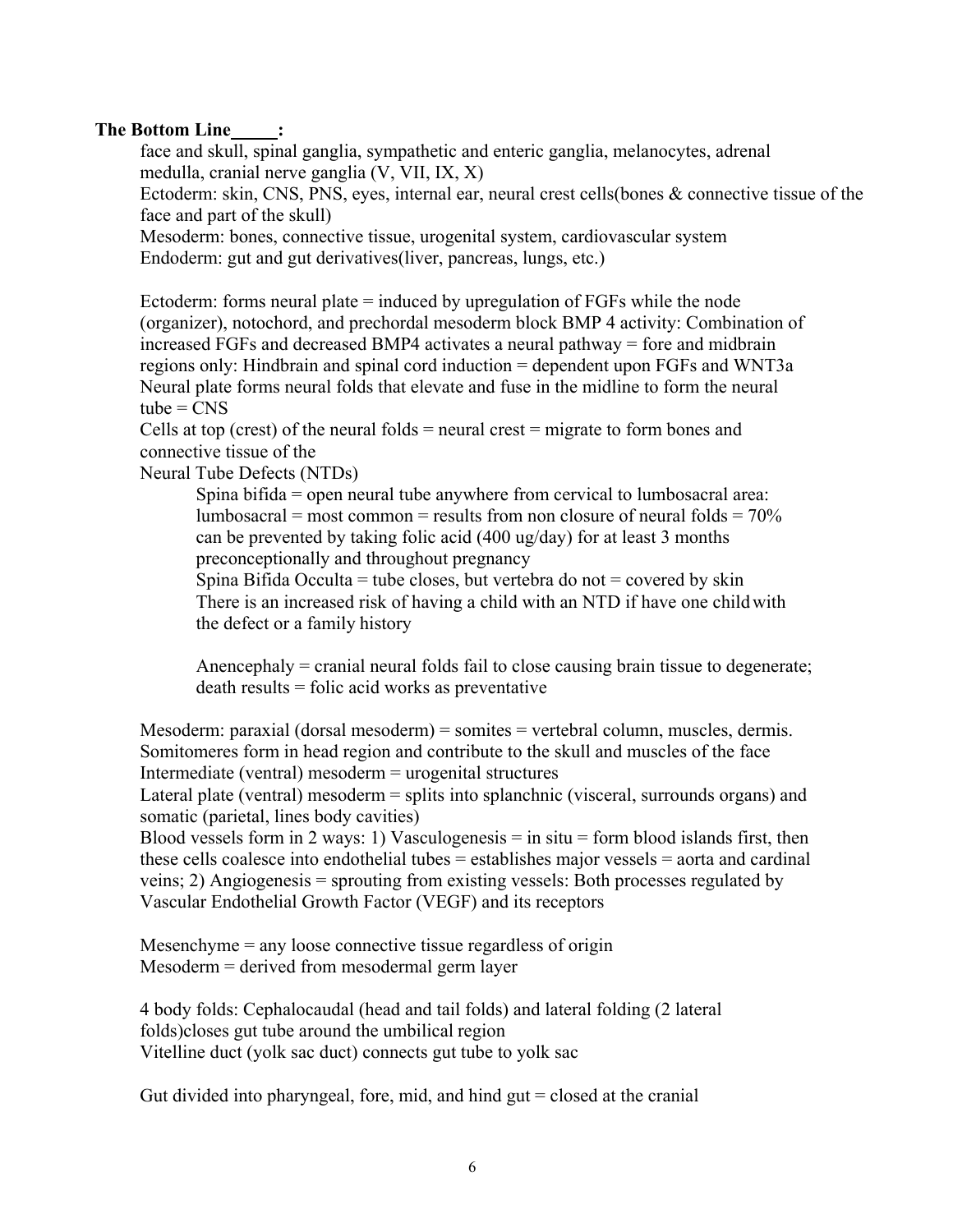(buccopharyngeal membrane) and caudal (cloacal membrane) ends: Cloaca = expanded portion of hind gut = later forms urogenital sinus and part of anal canal

Body cavity  $=$  same as intraembryonic cavity (coelom)  $=$  eventually becomes the cardiac, pleural, and peritoneal cavities = all 3 cavities derived from space between the 2 layers of the lateral plate mesoderm:

1) splanchnic (visceral) layer = surrounds gut tube, heart, and lungs; 2) somatic (parietal)  $layer = lines$  body wall

2 sides of cavity are brought together by embryonic folding = caudal and cranial folds and 2 lateral folds = draws everything around the umbilical region: Failure of the folds to close = ventral body wall defects = ectopia cordis, gastroschisis, and bladder and cloacal extrophy

Omphalocele = ventral body wall defect, but is not due to a closure problem; it is due to a failure of bowel loops to return to the abdominal cavity following umbilical herniation

2 layers of lateral plate mesoderm form serous membranes that secrete fluid for lubrication. 2 layers continuous at the root of each organ

Gut is suspended by dorsal mesentery  $=$  double layer of peritoneum  $=$  where 2 layers are continuous

Division of cavities:

Septum transversum = block of mesentery derived from splanchnic mesoderm around the heart: moves to the region between the thoracic and peritoneal cavities due to cranial folding that curved the heart into the thoracic region. Pericardioperitoneal canals = posterior to septum transversum = connect primitive pleuropericardial and peritoneal cavities Pleuroperitoneal membranes close pericardioperitoneal canals Pleuropericardial folds (membranes) grow around the heart and separate the pleural and pericardial cavities = form the fibrous pericardium

Diaphragm formed by

Pleuroperitoneal membranes: form the central tendon & provide scaffold for migrating muscle cells Muscular components = from cervical myotomes C3, 4,  $5 =$  carry phrenic nerve with them Mesentery of the esophagus  $=$  crura

Diaphragmatic hernia  $=$  usually on left  $=$  failure of muscle cells to reinforce pleuroperitoneal membrane to close pericardioperitoneal canal; can also be caused by short esophagus = abdominal organs may compress lungs and heart

Homeobox genes = contain conserved DNA binding motif from the homeotic gene complex of Drosophila; grouped into 4 clusters; regulate anterior-posterior (craniocaudal) patterning of the embryo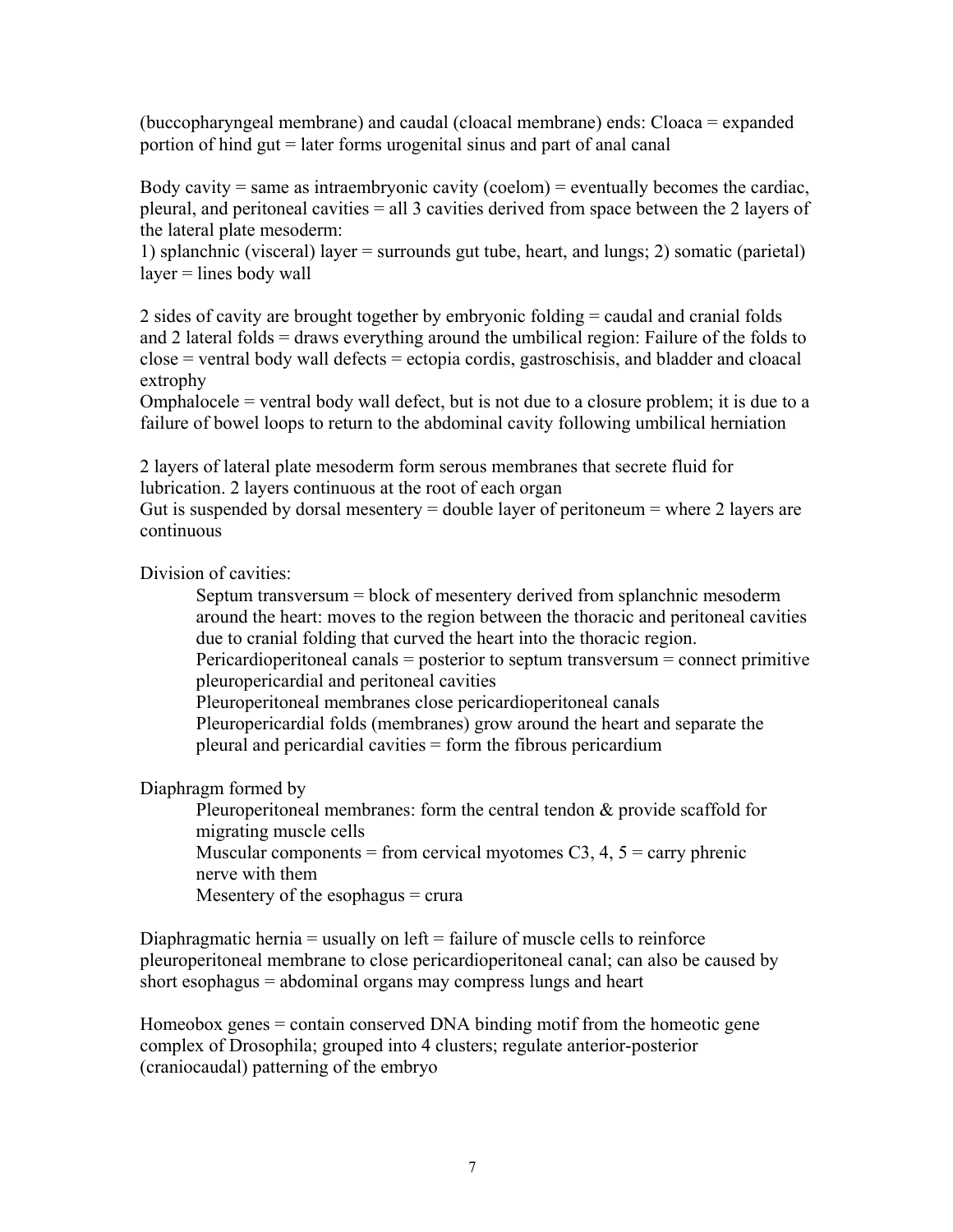Period of organogenesis  $=$  3rd to 8th weeks  $=$  very sensitive to teratogenic insult because organ primordia are forming. Embryo also sensitive in 1st and 2nd weeks when craniocaudal and left right axes are forming.

#### **Lecture 3: Musculoskeletal (pp 147-178) A. Muscular System**

**Objectives:** 

- 1) Describe the regions of a somite that give rise to muscle cells
- 2) Describe the muscular derivatives of the epimeres and hypomeres
- 3) Describe the origins of the innervation of the segmental musculature
- 4) Know the origins of head, body, limb, smooth, and cardiac musculature

**Terms to define:** dermomyotome, epimere, hypomere, dorsal primary ramus, ventral primary ramus, Poland anomaly

## **The Bottom Line :**

Muscles:

Skeletal muscle: from paraxial mesoderm = myotomes form from somites and somitomeres

Myotome: formed by cells at the ventrolateral lip (VLL) of the prospective myotome region and by cells from the dorsomedial lip (DML)

DML contributes cells to the primaxial domain of mesoderm (also includes sclerotome and dermatome cells).

VLL contributes cells to both the primaxial and abaxial domains of mesoderm.

Abaxial and primaxial domains are separated by the Lateral Somitic Frontier = border between each somite and lateral plate mesoderm.

Primaxial domain contains only cells from paraxial mesoderm: forms muscles of the back, shoulder girdle (rhomboids, levator scapulae, and Latissimus dorsi), and intercostals.

Abaxial domain forms limb and abdominal wall (obliques and tranversus abdominus) muscles.

Regardless of their final position, migrating muscle cells receive innervation from their spinal segments of origin and carry these spinal nerves with them as they migrate.

Paraxial cells also form dermis on the back (from dermatomes), vertebrae, and bony parts of the ribs (from sclerotome)

Abaxial cells form dermis in the body wall (from lateral plate mesoderm) and rib cartilages (from sclerotome cells that migrate across the lateral somitic frontier).

Head musculature formed by somitomeres  $=$  tongue, eye (except those of the iris  $=$ pupillary muscles = derived from the optic cup) and pharyngeal arches. Muscles in the head are patterned by connective tissue that is formed by neural crest

Limb muscles formed by VLL cells: patterned by connective tissue formed by lateral plate mesoderm regulated by Myo D genes = transcription factors

Cardiac muscle formed from splanchnic mesoderm around heart tube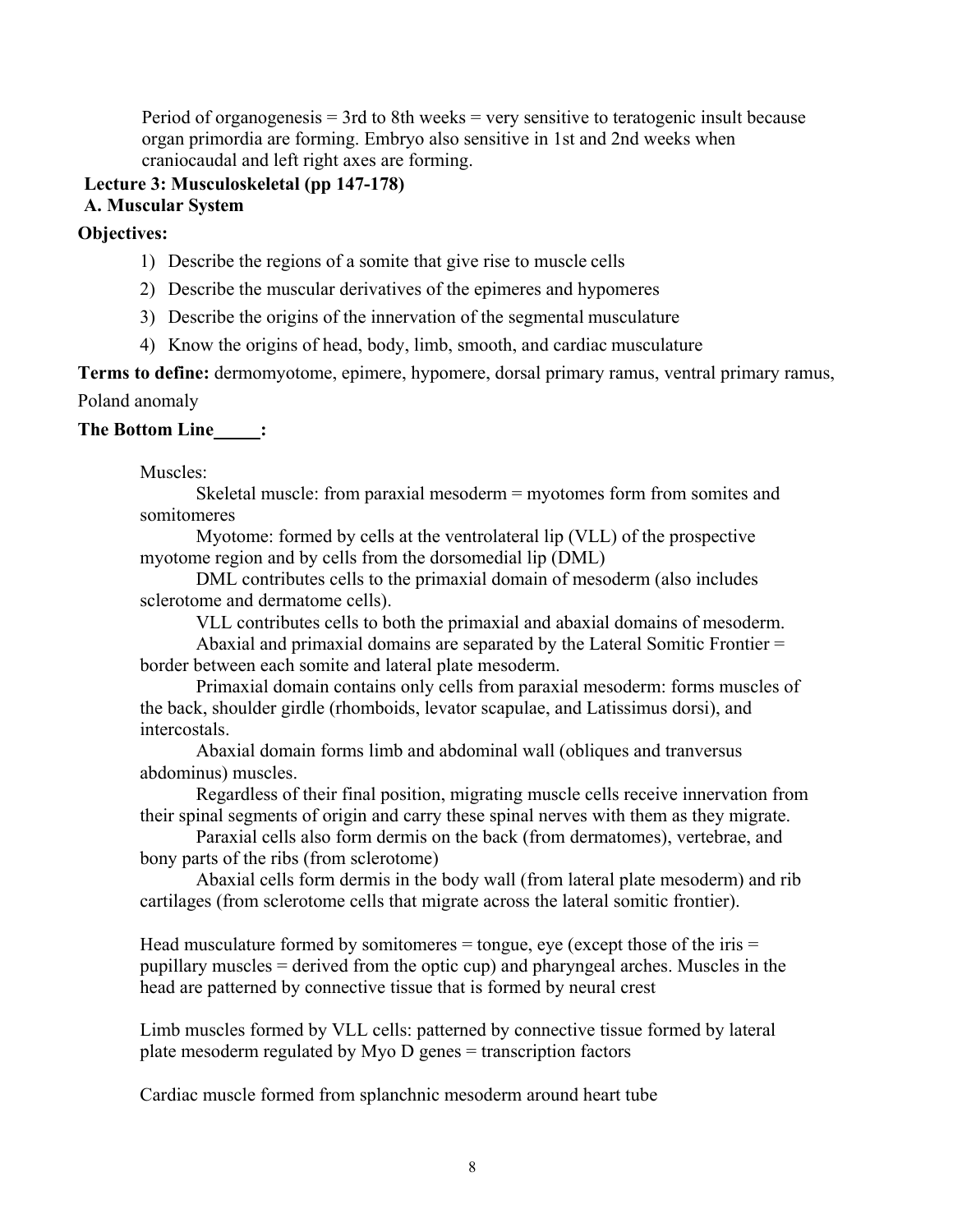Smooth muscle formed from splanchnic mesoderm around gut tube

Poland anomaly = absence of pectoralis major (and sometimes minor)

#### **B. Skeletal System**

#### **Objectives:**

- 1) Describe the bony derivatives of the sclerotome, somatic mesoderm of the body wall, and the neural crest
- 2) Contrast development of the membranous versus the cartilaginous neurocranium
- 3) Define the terms suture and fontanelle and describe their locations and functions
- 4) Define craniosynostosis and its leading genetic cause
- 5) Describe the basic processes of limb development and define apical ectodermal ridge, hyaline cartilage model, and epiphyseal plate
- 6) What genes control proximal-distal, anterior-posterior growth, and bone patterning in the limbs?
- 7) Describe vertebral formation and determine the origin of the intersegmental arrangement of the vertebral column

**Terms to define:** somitomeres, somites, neurocranium, viscerocranium, suture, fontanelle, cranioschisis, craniostenosis (craniosynostosis), apical ectodermal ridge(AER), zone of polarizing activity(ZPA), progress zone, epiphyses, diaphyses, meromelia, polydactyly, syndactyly, resegmentation, scoliosis, spina bifida

#### **The Bottom Line**

Paraxial mesoderm forms somites along the spinal cord and somitomeres in the head

Somites have 3 components: 1) dermatome (skin); 2) myotome (muscle); 3) sclerotome (bone)

Mesoderm refers to tissues derived from the mesodermal germ layer; mesenchyme = any loose connective tissue regardless of origin: for example from neural crest cells

#### **Skull**

Neurocranium = skull= has 2 parts: 1) membranous = flat bones = intramembranous ossification;

2) chondrocranium: formed in a cartilage model first followed by ossification = bones of base: the prechordal portion is derived from neural crest = cranial to pituitary: Rest = paraxial mesoderm

Sutures = coronal, sagittal, etc., form seams that allow molding of the head during birth: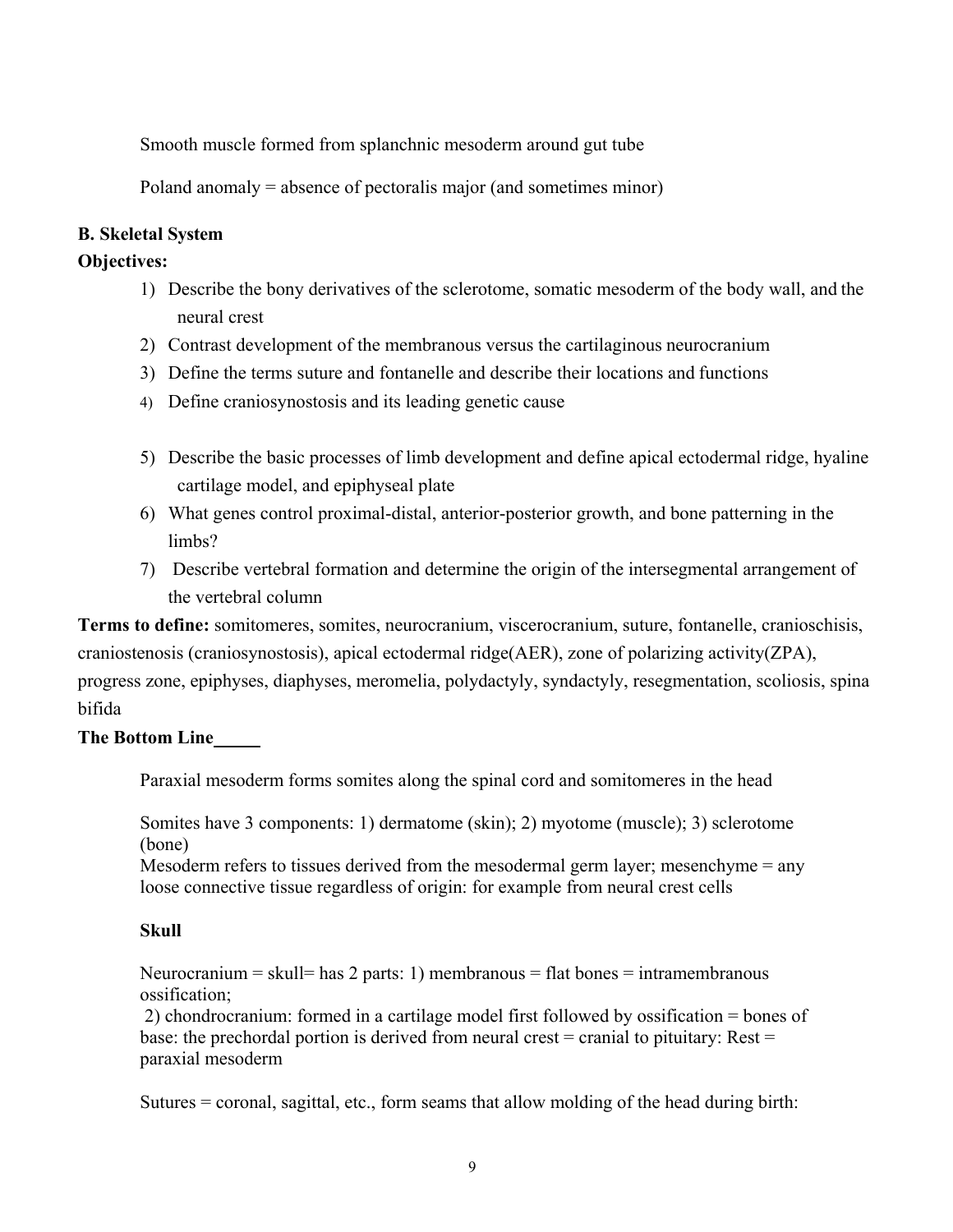Larger spaces between bones  $=$  fontanelles  $=$  "soft spots" Craniosynostosis = early fusion of the sutures = abnormal skull = many of these defects result from mutations in fibroblast growth factor receptors (FGFRs).

Viscerocranium = face = mostly from the frontonasal prominence and the 1st and 2nd pharyngeal arches = neural crest cells 1st arch = maxilla, mandible, malleus, incus;  $2<sup>nd</sup>$  arch = stapes, part of hyoid bone

Limbs = buds form during 4th and 5th weeks at positions specified by HOX genes Forelimb structures specified by TBX5; hindlimb by TBX4  $AER$  = apical ectodermal ridge = proximodistal growth = FGFs maintain a rapidly proliferating population of cells adjacent to the ridge = the progress zone Cell death in ridge = digits; cell death between digits separates each finger  $ZPA =$ zone of polarizing activity = cranial to caudal(anterior-posterior) patterning, thumb to little finger *= sonic hedgehog* (SHH) and retinoic acid = morphogens Bone patterning  $=$  HOX genes Amelia = no limbs; meromelia = short limbs; Thalidomide = limb defects, now an anticancer, anti AIDS drug so seeing thalidomide type limb defects again Polydactyly = too many digits, syndactyly = fused digits; brachydactyly = short digits

Vertebral Column: derived from somites(scleretome) and from notochord(nucleus pulposus of intervertebral disc). Caudal part of one sclerotome fuses with cranial part of another  $=$  intersegmental so that muscles bridge the vertebra to act on them  $=$ resegmentation

# **Lecture 4: Heart Development (pp 179-206)**

## **Objectives:**

- 1) Determine the identity of the tinman
- 2) Explain the role of cephalocaudal and lateral embryonic folding in positioning of the heart tube
- 3) Define the term cardiac looping and describe its formation
- 4) Identify the bulbus cordis, conus cordis, and truncus arteriosus and name their derivatives
- 5) Describe the contributions of the sinus venosus to atrial development
- 6) Describe the processes involved in septation of the atria, ventricles, and truncus arteriosus, including the role of the endocardial cushions
- 7) Explain the embryological origins of ventricular septal defects (VSD), atrial septal defects (ASD), and transposition defects of the great vessels
- 8) Understand that heart defects may arise very early during the establishment of laterality or later during cardiac looping and septation

9) Explain the roles of the primary (PHF) and secondary (SHF) heart fields in normal and abnormal cardiac development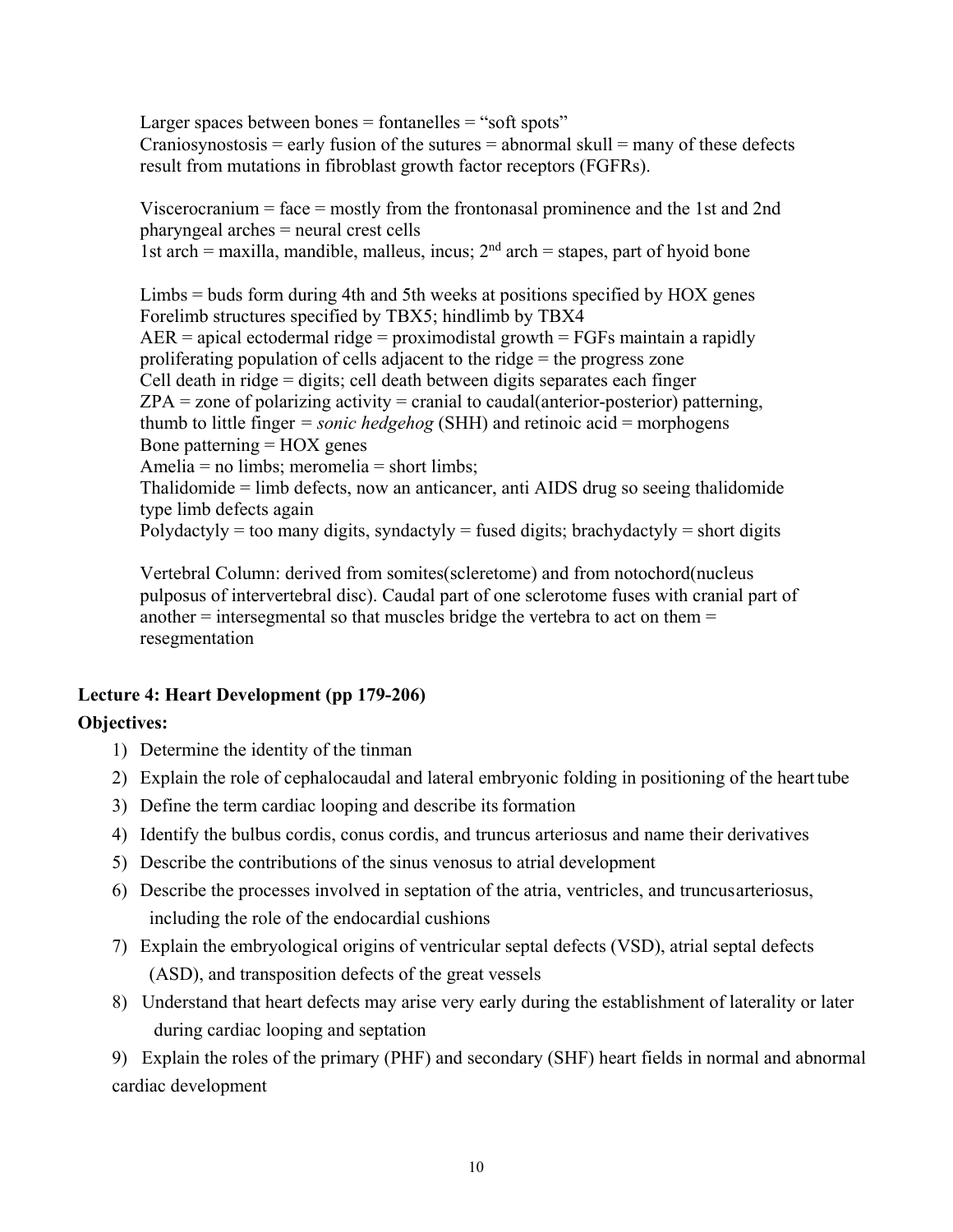**Terms to define:** epicardium, endocardium, myocardium, cardiac loop, bulbus cordis, dextrocardia, sinus venosus, endocardial cushions, septum primum, septum secundum, ostium primum, ostium secundum, foramen ovale, heart-hand syndromes, tetralogy of Fallot, transposition of the great vessels

#### **The Bottom Line :**

Heart development starts during gastrulation when cells migrating through the lateral edges of the primitive node move in a cranial direction to establish the primary heart field(PHF). The PHF is a horseshoe shaped collection of splanchnic mesoderm cells that unite to form a tube cranial to the cranial neural folds: Later, the tube is moved to the thoracic cavity by cranial folding; lateral folding causes fusion of the 2 sides of the horseshoe shaped tube so that a single heart tube forms.

BMP-2 (TGF- $\beta$  family) induces NKX 2-5(tinman gene) that establishes the cardiogenic field. TBX5 (T Box transcription factor) regulates septation.

The horseshoe shaped region of cardiac mesoderm represents the primary heart field and contains cardiac progenitor cells responsible for forming the left ventricle and part of the atria. These cells are patterned during the establishment of left-right symmetry as the form the PHF. The rest of the heart, including the right ventricle and the outflow tract, and part of the atria are formed by the secondary heart field (SHF), a region of splanchnic mesoderm ventral to the pharynx. These cells are responsible for lengthening the outflow tract and are regulated by FGFs secreted by neural crest cells.

Endocardium  $=$  lines heart cavity  $=$  same as the endothelial wall of blood vessels  $Myocardium = muscle cells = from surrounding splanchnic mesoderm$ Epicardium = same as visceral pericardium: parietal pericardium lines inside of fibrous pericardium. Fibrous pericardium comes from pleuropericardial folds

Cardiac looping = cranial end of the heart tube grows ventrally and to the right; caudal end grows dorsally and to the left; as this process occurs regions of the tube begin to differentiate into atria, ventricles, and outflow tract: Looping helps delineate these regions and sets the stage for septation

Dextrocardia: Looping occurs in opposite direction. Can be induced during patterning of the PHF (Days 16-18) or during cardiac looping  $(4<sup>th</sup> week)$ 

Atrioventricular junction = canal = will be separated into 2 channels = right and left  $AV$ canals

Outflow tract  $=$  conus cordis into truncus arteriosus  $=$  will become pulmonary and aortic channels

Sinus venosus = primitive venous receiving end of the heart that has right and left sinus horns: Each horn receives umbilical, vitelline, and common cardinal veins. Veins shift to right = left sinus horn diminishes, right increases in size and is incorporated into the wall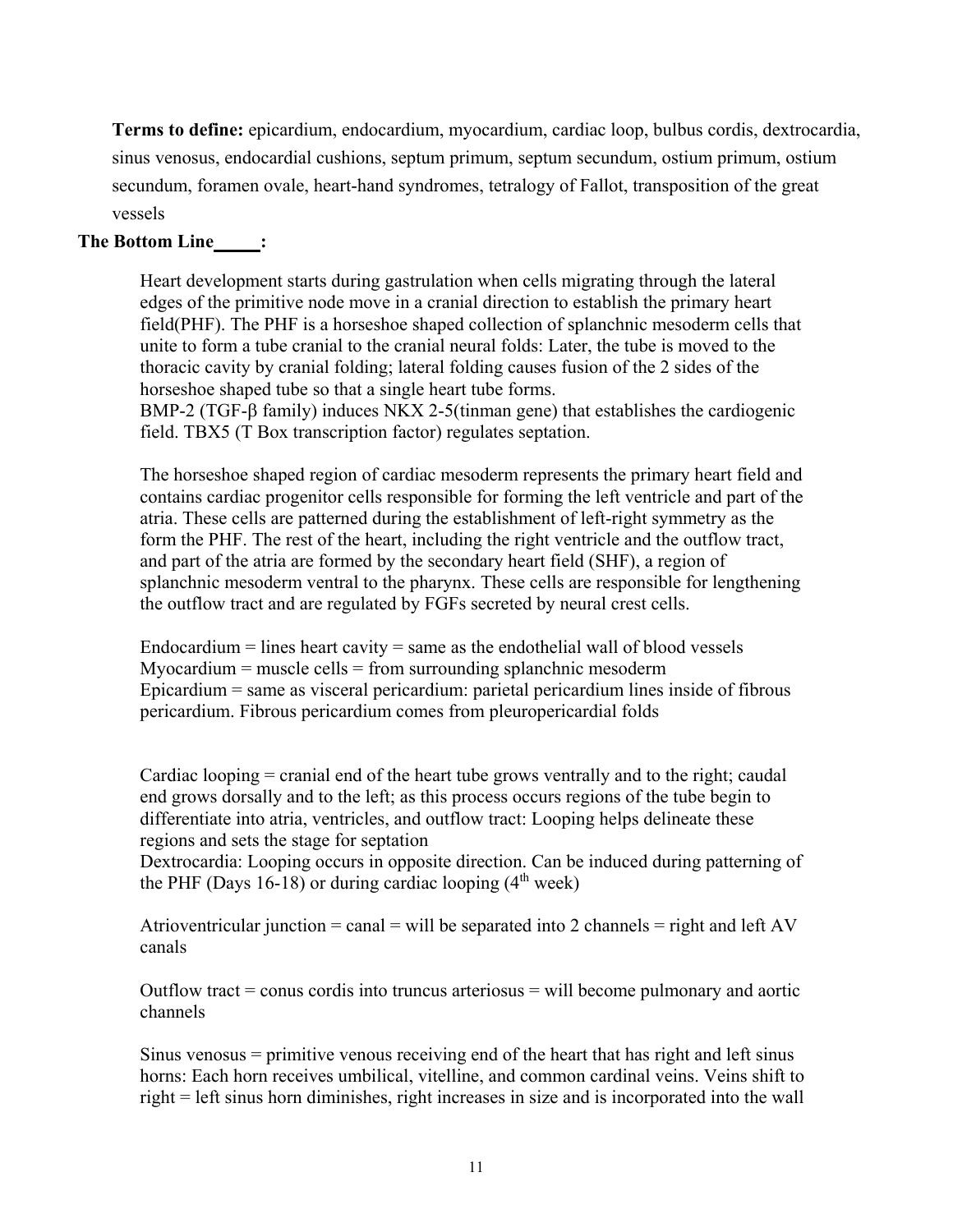of the right atrium to form smooth-walled portion of the right atrium (trabeculated part of right atrium is derived from the original primitive right atrium). Crista terminalis = dividing line between smooth [sinus venarum] and trabeculated parts of the right atrium. Valves guard opening into smooth portion of right atrium = valve of the inferior vena cava and valve of the coronary sinus.

Left sinus horn  $=$  forms oblique vein of left atrium and the coronary sinus

Septum formation:  $key =$  endocardial cushions  $=$  areas of expanded matrix production between the endocardium and myocardium = form in AV canals  $(4 \text{ of them: 2 lateral},$ superior and inferior) and in conotruncal region. The key to the origin of some heart defects involves problems with endocardial cushions

Atrial Septum: Septum primum grows from the roof of the atrium toward AV endocardial cushions as these cushions (superior and inferior) grow toward each other to divide the AV canal. However, before the septum contacts the AV cushions programmed cell death (apoptosis) creates a hole = ostium secundum (ostium primum was the space between the septum primum and the AV endocardial cushions). Simultaneously a second septum grows from the roof of the atrium, the septum secundum, and it grows toward the AV cushions, but it never gets there: Septum secundum overlaps septum primum and ostium secundum. The new opening between the 2 atria is the foramen ovale. Septum primum  $=$ valve of the foramen ovale. Probe patency of the foramen ovale = valve does not close completely  $= 10\%$  of population

Left atrium  $=$  smooth part  $=$  from pulmonary vessel that forms in the cardiac mesentery from cells in the SHF, gets positioned by the atrial septum, and incorporated into the posterior atrial wall. Trabeculated part derived from the original left atrium.

AV valves = superior and inferior endocardial cushions grow together: the AV valves are formed by thinning of all 4 cushions: right AV valve = tricuspid; left AV valve = bicuspid (mitral)

Conus and truncus septation = conotruncal cushions grow from sides of the channel, spiral 180º and fuse in midline to create pulmonary and aortic vessels. Neural crest cells help form conotruncal cushions: insults to crest cells = basis for some heart defects. Often, heart and craniofacial abnormalities go together because crest cells contribute to craniofacial development so both types of defects result from insults to neural crest.

Ventricular septation: created by growth of the muscular portion(expansion of the ventricular chambers) and membranous portion: growth of the inferior endocardial cushion downward toward the muscular portion completes the membranous portion of the septum

Heart defects:

Atrial septal defects (ASDs) = may be due to problems with patterning the PHF or with septum formation and growth, i.e. with excessive cell death in formation of the ostium secundum  $=$  ostium secundum defect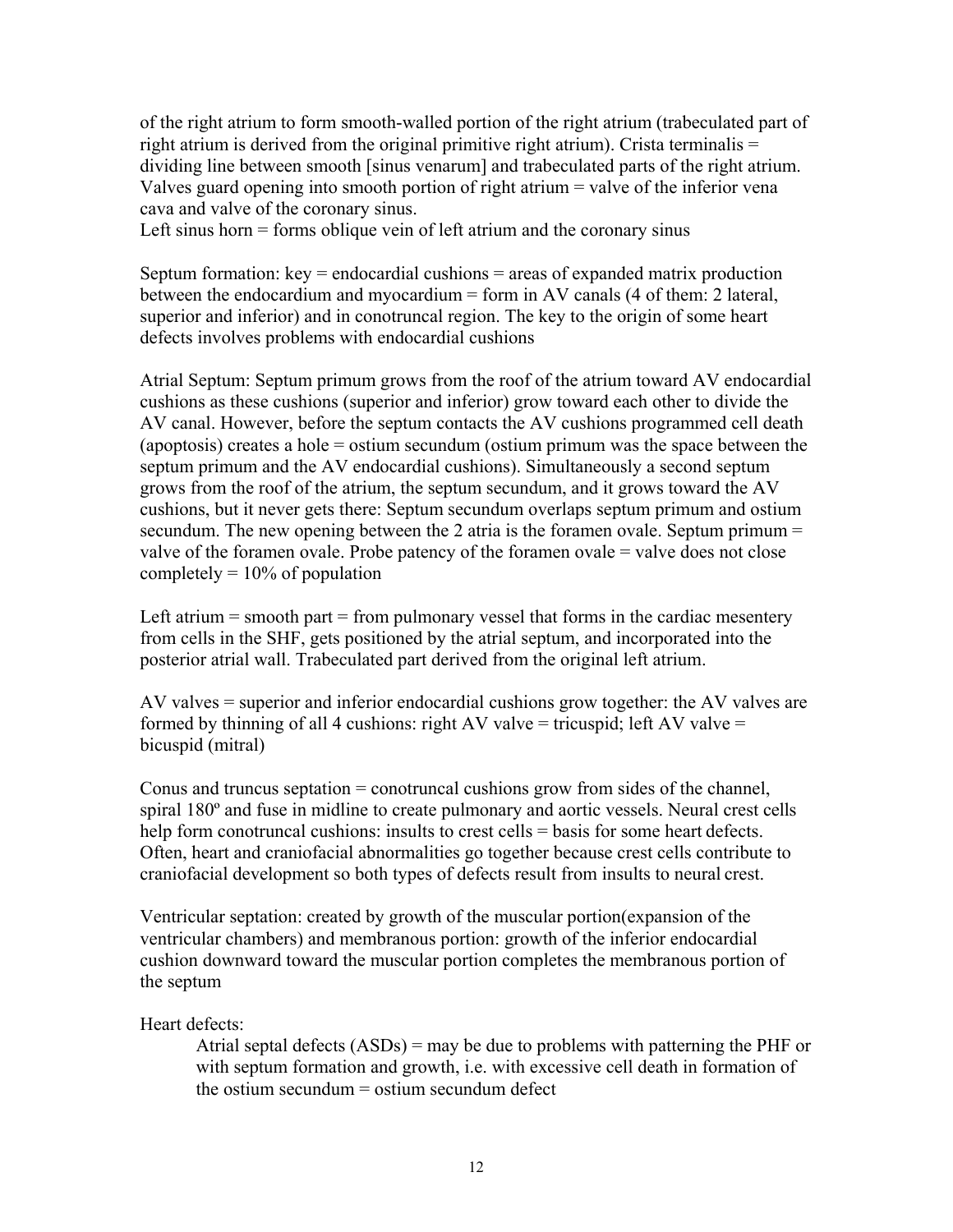Ventricular septal defects  $(VSDs)$  = most common: Most  $(80-90\%)$  occur in muscular portion of the septum, but disappear postnatally. More serious ones usually in the membranous portion. Due to effects on PHF or with endocardial cushion growth.

Outflow tract defects due to effects on: 1) PHF (Double outlet right ventricle [DORV], transposition of the great vessels [TGA]; 2) SHF (DORV, Tetralogy of Fallot [pulmonary stenosis, over-riding aorta, VSD, and right ventricular hypertrophy]; 3) Neural crest cells [common truncus arteriosus]

Dextrocardia: heart loops the opposite way, usually associated with transposition of other organs  $=$  situs inversus  $=$  loss of left/right symmetry. May be caused during establishment of laterality or during looping. Almost any type of heart defect can be produced by abnormal laterality signaling.

## **Lecture 5: Vascular Development: Fetus and Placenta (pp 110-120; 206-222)**

## **Objectives:**

- 1) Know the derivatives of the 3rd, 4th, and 6th aortic arches
- 2) Understand that arteries shift to the left and veins to the right during development
- 3) Describe the origin of the umbilical vein, the portal system, and the inferior vena cava
- 4) Trace the patterns of pre- and postnatal blood flow and describe the changes that occur at birth
- 5) Understand the importance of extraembryonic mesoderm in forming the chorionic cavity
- 6) Describe primary villus formation in the placenta and the role of the cytotrophoblast and syncytiotrophoblast
- 7) Understand the structure and function of the term placenta
- 8) Know the relationship between the amnion, chorion, and uterine cavity

**Terms to define:** aortic arches, ductus arteriosus, double aortic arch, coarctation of the aorta, ductus venosus, cytotrophoblast, syncytiotrophoblast, primary villi, chorion, chorion frondosum, decidua, deciduas basalis, amniochorionic membrane, cotyledons, hemolytic disease of the newborn, erythroblastosis fetalis

## **The Bottom Line :**

Vascular development: Fetus Arterial System Aortic arches (5 prs.) associated with pharyngeal arches = arise from aortic sac off the heart outflow tract, course through pharyngeal arches, undergo modification: due to cell death (apoptosis) and blood flow patterns.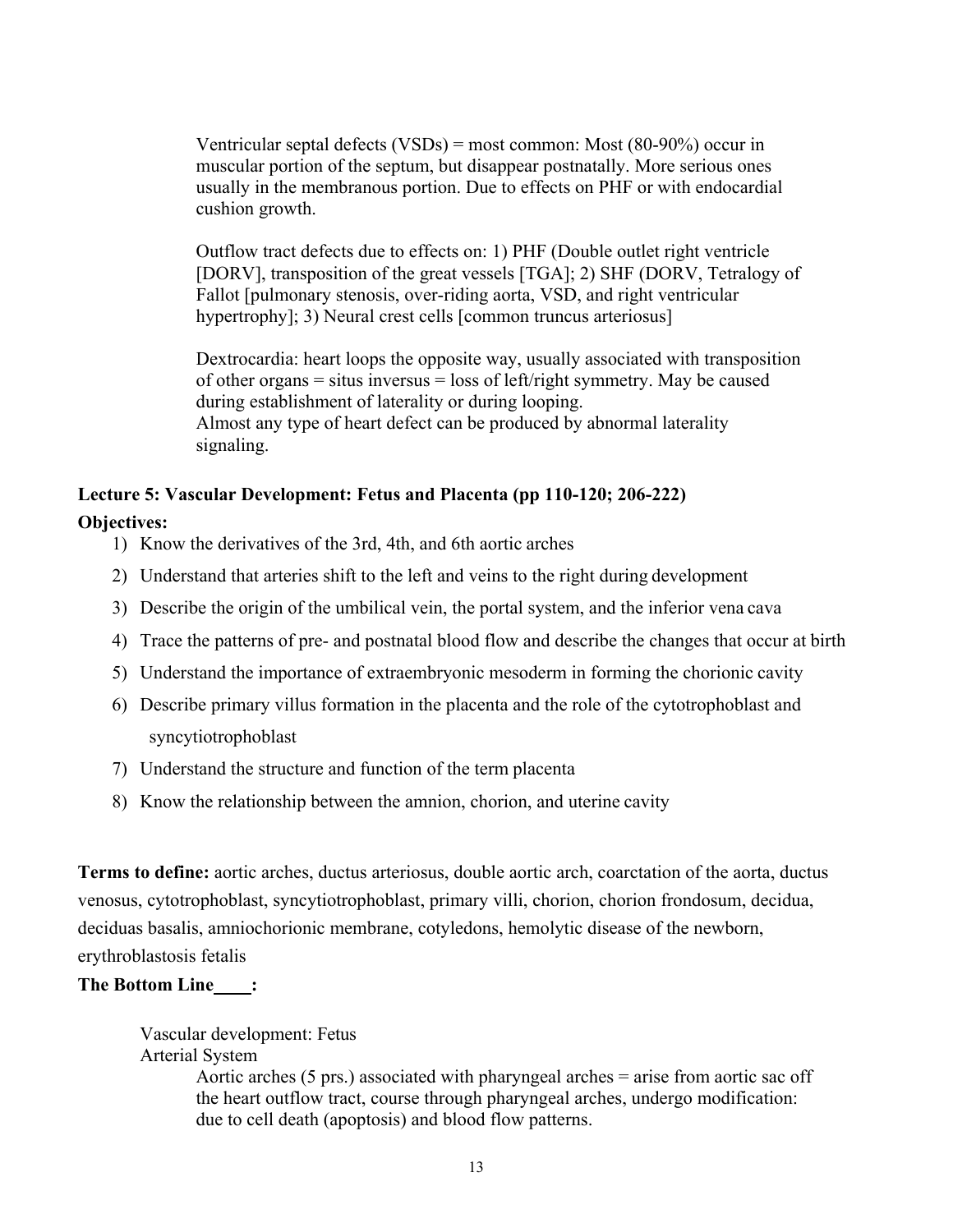aortic sac splits into brachiocephalic and  $1<sup>st</sup>$  part of the aortic arch

1st arch = mostly disappears, leaves maxillary artery

2nd arch = mostly disappears, leaves hyoid and stapedial arteries

 $3rd$  arch = carotid system

 $4th$  arch = persists on both sides = subclavian on the right and part of the aortic arch on the left

6th arch  $=$  forms pulmonary arteries  $=$  on left, the distal part persists and connects to the aorta as the ductus arteriousus  $=$  allows for circulation to bypass the lungs

Vitelline arteries supply the gut: celiac  $=$  foregut; superior mesenteric  $=$  midgut; inferior  $m$ esenteric = hindgut

Umbilical arteries: Form in mesoderm in the connecting stalk and make connections with the common iliac arteries: ultimately become internal iliac and superior vesicular arteries and medial umbilical ligaments

Arterial Defects:

1). Patent ductus

2). Coarctation of aorta: preductal and postductal  $(80\%)$  = blood finds ways around the block.

3). Double aortic arch = difficulty swallowing = both parts of dorsal aorta remain

4).Interrupted aortic arch = abnormal regression of the 4th arch on the left

5). Abnormal right subclavian artery

Venous system

Vitelline  $v = gut$  and liver, left disappears; right forms hepatic sinusoids, hepato cardiac portion of inf vena cava, portal v., sup mesenteric v.

Umbilical v: right disappears; left connects placenta to inf vena cava= ductus venuosus = bypasses Liver: right umbilical v ultimately becomes the ligamentum teres; ductus venosus becomes ligamentum venosum

Cardinal v: drain body wall bilaterally: As organs form, new veins develop to drain these organs and primary vessels form on the right so that left to right connections are made to the right side

Anterior and post cardinal v drain to common cardinals to primitive atrium A left to right anastomosis occurs between ant card  $v =$  left brachiocephalic v: Ant card v on both sides form jugular system

Post card v disappear and are replaced by: 1) supracardinals  $=$  body wall via intercostals; right forms the azygous v, left forms hemiazygous v: left to right connection forms between them;  $2$ )subcardinals = kidneys; left to right connection  $=$  left renal v; 3) sacrocardinals  $=$  lower limbs  $=$  left to right connection  $=$  left connom iliac v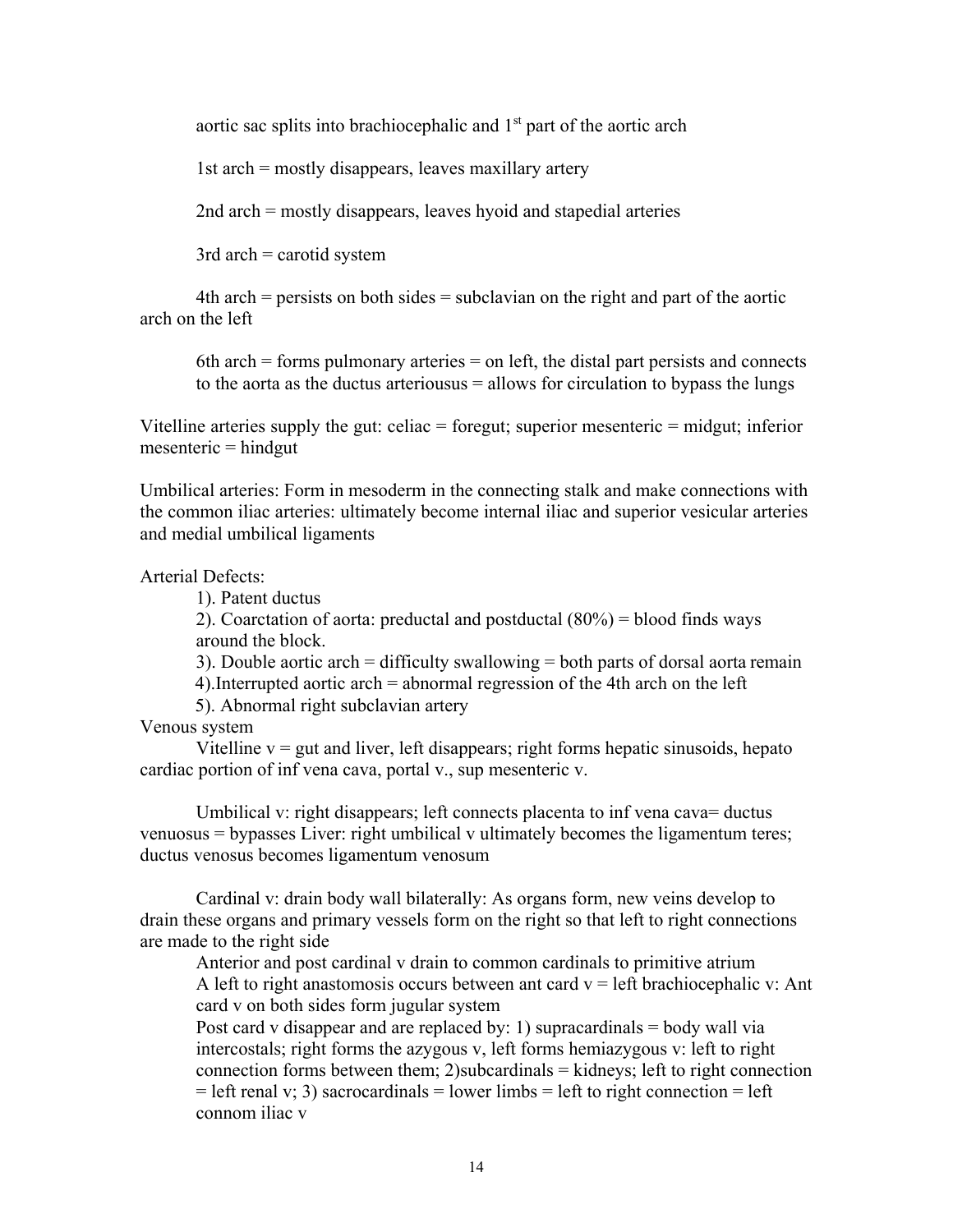Sup vena cava is formed by the right common cardinal v and the right ant cardinal v

Inferior vena cava  $= 1$ ) hepatic portion from the right hepatocardiac channel a part of the right vitelline v; 2) Renal segment from the right subcardinal v; 3) sacrocardinal segment from the right sacrocardinal v

Prenatal and postnatal circulatory patterns:

Before Birth: blood flow in fetus  $=$  umbilical v from placenta (oxygenated) to ductus venosus (contains mechanisms to regulate blood flow to the fetal heart and bypasses liver) to inf vena cava to R atrium to L atrium through foramen ovale (guided by valve of the inferior vena cava in the right atrium) to L ventricle to aorta to umbilical arteries to placenta(little blood goes to R ventricle because pulmonary circulation not functional = lungs not working. Most blood that does enter the R ventricle goes out pulmonary vessel and bypasses the lungs by going through the ductus arteriosus into aorta)

After birth: Sphincter regulating flow in ductus venosus closes (ligamentum venosum), umbilical arteries close (medial umbilical ligaments), umbilical v closes (lig teres), ductus arteriosus closes (bradykinin from lungs causes closure = lig arteriosum), foramen ovale closes: closure of the foramen ovale is due to a drop in blood pressure in the right atrium (mostly due to reduced flow by clamping the umbilical cord) and an increase in the left due to increased blood flow from the lungs

Vascular development: Placenta

Trophoblast consists of 2 layers: 1) cytotrophoblast(makes cells); 2) syncytiotrophoblast: forms syncytium = responsible for invasion of the blastocyst into the uterine endometrium and production of hormones

Extraembryonic mesoderm formed around the outside of the amnion and yolk sac splits into two layers = somatic and splanchnic. Cavity between = chorionic cavity 2 layers of extraembryonic mesoderm continuous at the connecting stalk (umbilical region)

Extraembryonic (chorionic plate) mesoderm gives rise to blood vessels for the fetal portion of the placenta

About 12-14 days, the embryo penetrates uterine vessels  $=$  some bleeding  $=$  may misdiagnose as menstrual bleeding = misdiagnose pregnancy and age of embryo

Placenta: Fetal portion = chorion frondosum = villi Maternal portion  $=$  decidua basalis of the uterus

Implantation site grows  $=$  amnion fuses with chorion  $=$  amniochorionic membrane  $=$  forms a hydrostatic wedge and ruptures during labor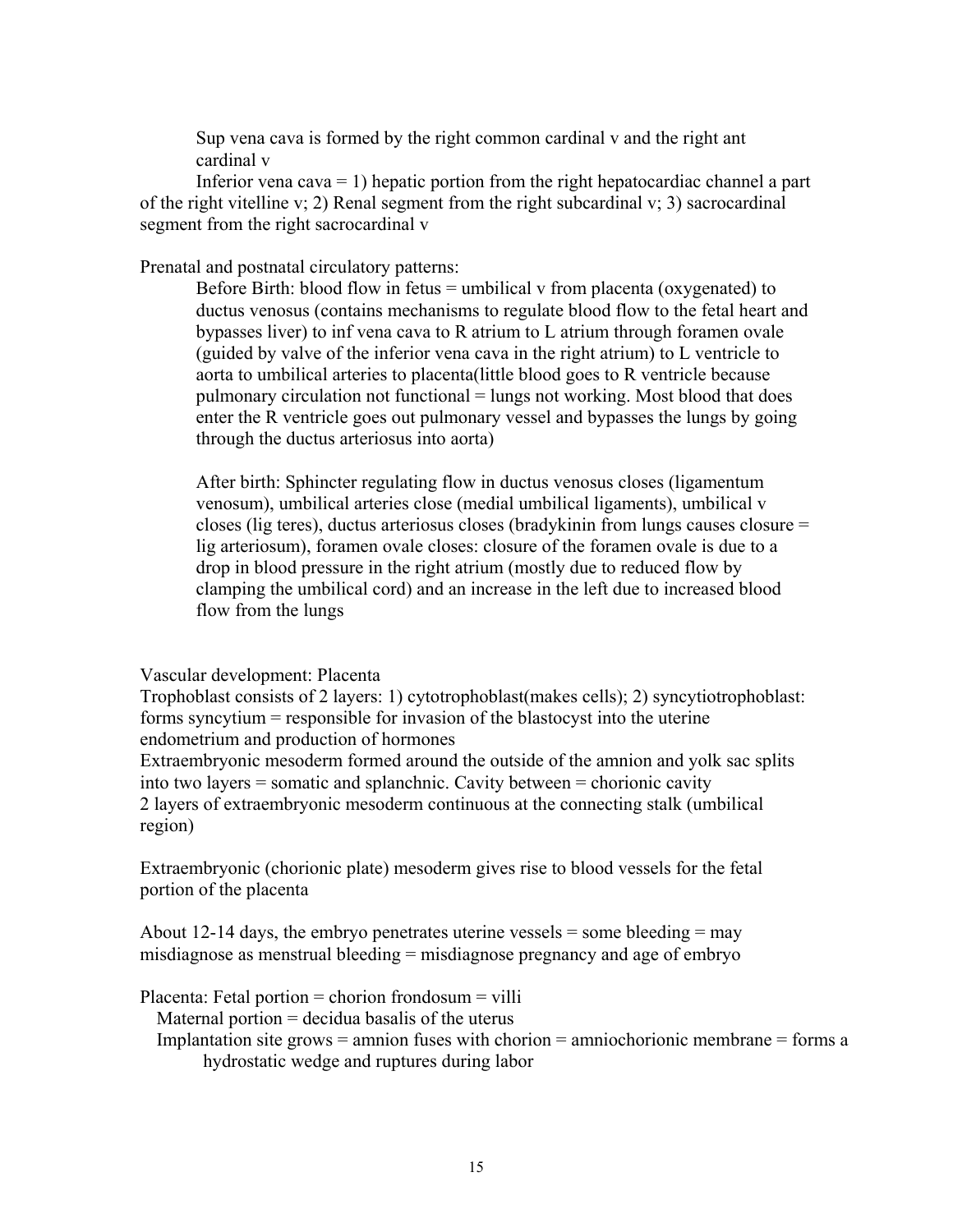Chorion fuses with outer wall of uterus obliterating uterine cavity Cotyledons = septa from deciduas basalis that separate villi into clusters: total =  $15-20$ 

Placental circulation: fetal separate from maternal, but still get some fetal cells into maternal circ  $=$  can lead to an

antibody response by mother against fetal red blood cells = erythroblastosis fetalis (hemolytic disease of the newborn

Placental functions: Exchange gases, nutrients etc., transmission of antibodies, hormone

production = progesterone

## **Lecture 6: Respiratory System & Digestive System (pp 223-255)**

## **A. Respiratory System**

## **Objectives:**

- 1) Know how the lung bud forms and is separated from the gut tube
- 2) Understand the origin of tracheoesophageal fistulas
- 3) Understand the origin and relationships of the visceral and parietal pleura and the pleural cavity
- 4) Describe the factors involved in lung maturation, including the role of alveolar type I and II cells
- 5) Define the terms respiratory distress syndrome and hyaline membrane disease

**Terms to define:** respiratory diverticulum, tracheoesophageal septum, pleural cavity, visceral and parietal pleura, alveoli, type I and II alveolar cells, respiratory distress syndrome, hyaline membrane disease, surfactant

## **The Bottom Line :**

Lung bud (respiratory diverticulum) grows off foregut: endoderm forms lung cells, splanchnic mesoderm surrounding gut tube forms connective tissue and bronchial cartilages

Tracheoesophageal septum = separates esophagus and trachea

Tracheoesophageal atresia with or without fistulas results from abnormal septation

Lung bud divides  $=$  bronchial buds  $=$  divides and branches into lungs to create bronchopulmonary segments and ultimately alveoli. Lungs keep making divisions (6) postnatally

Cells in lungs = alveolar cells = derived from endoderm:

Type I alveolar cells form the blood air barrier = very thin Type II alveolar cells make surfactant, a phospholipid, that decreases surface tension = essential to keep alveoli open = not made until 28 weeks = premature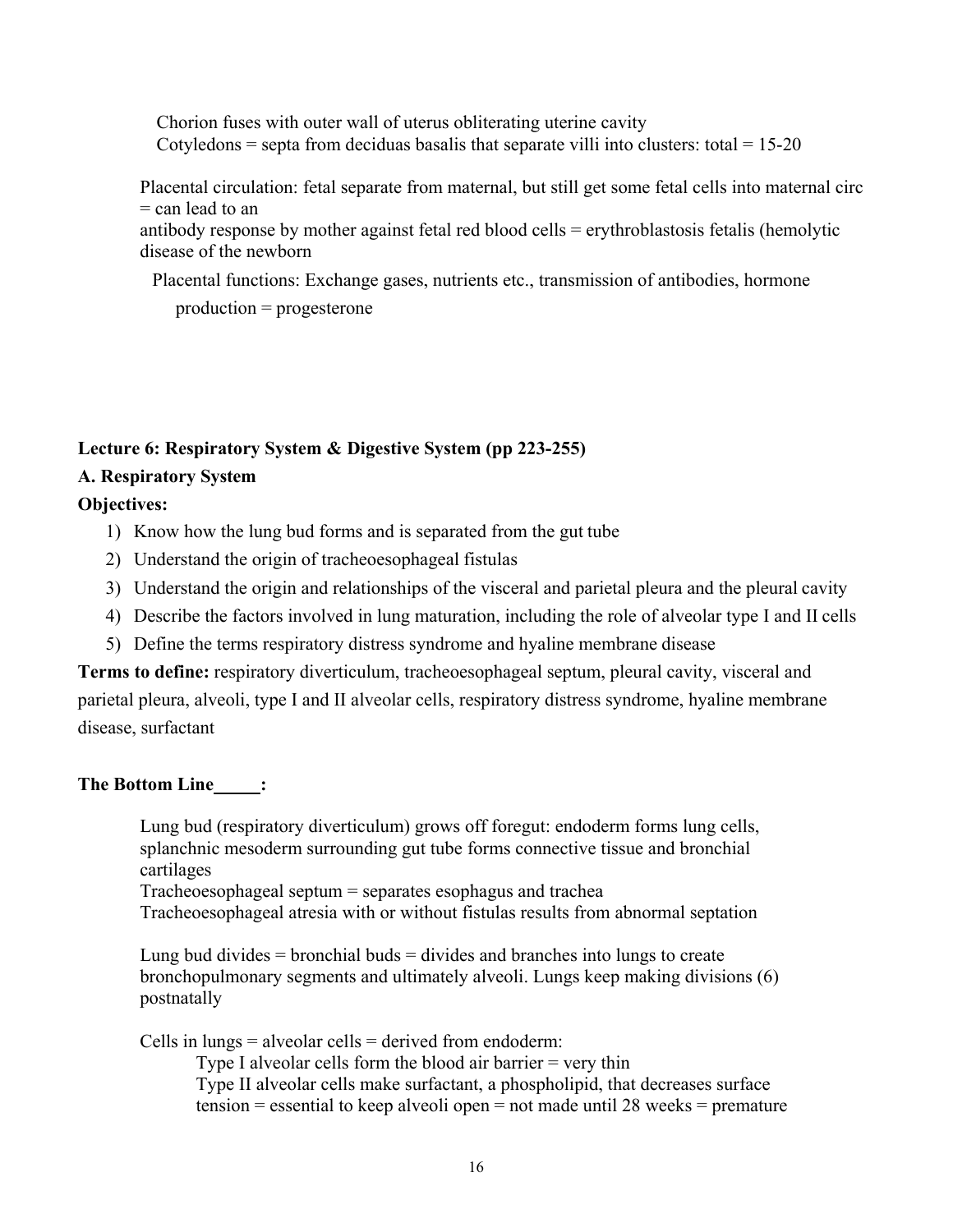babies have trouble breathing because they have not made enough surfactant = respiratory distress syndrome (hyaline membrane disease): Treat with steroids and artificial surfactants

Pleura: visceral (around lung, derived from splanchnic mesoderm); parietal = around body wall. Two are continuous at hilus area: space between layers = pleural cavity

## **B. Digestive System**

## **Objectives:**

- 1) Understand the relationship of the visceral and parietal peritoneum, mesenteries, and the peritoneal cavity
- 2) Know the location and ultimate fate of the ventral mesentery
- 3) List the derivatives of the fore-, mid-, and hindgut regions and briefly describe their morphogenesis
- 4) Describe the formation of the liver and its function during fetal life
- 5) Describe the process of gut rotation and its role positioning the derivatives of the gut table
- 6) Understand that the mesentery to the midgut and hindgut remains as a continuous structure even though parts of the gut fuse to the posterior body wall. This continuity is important for surgical procedures involving the abdominal cavity.
- 7) Describe the origin of the lesser sac and epiploic foramen (of Winslow)
- 8) Describe the vascular supply of the primitive gut tube. How does this arrangement compare to that in the adult?
- 9) Define the term physiological umbilical herniation and the time and reasons for its occurrence
- 10) Describe the embryological origin of the following defects: congenital umbilical hernia, left sided colon, Meckel's diverticulum, gut atresia and stenosis, gastroschisis, and omphalocele

**Terms to define:** parenchyma, mesentery, intraperitoneal, retroperitoneal, omental bursa, lesser omentum, epiploic foramen (of Winslow), falciform ligament, portal triad, primary intestinal loop, vitelline duct, physiological umbilical herniation, annular pancreas, mobile cecum, volovulus, omphalocele, gastroschisis, Meckel's diverticulum, gut atresia and stenosis, urorectal septum, urorectal fistula, rectovaginal fistula

## **The Bottom Line :**

Mesentery = double layer of peritoneum that maintains gut tube and its derivatives in their normal anatomical positions.

Visceral peritoneum = around the organ , derived from splanchnic (visceral) mesoderm surrounding the gut tube; parietal peritoneum = on body wall, derived from somatic (parietal) mesoderm

Both visceral and parietal layers are continuous where parietal layer leaves body wall = forms a mesentery in this region

Mesenteries  $=$  suspend organs from body wall  $=$  allow for passage of blood and lymph vessels and nerves

Dorsal mesentary, = a continuous sheet of tissue extending from the caudal region of the esophagus to the end of the hind gut. Regions of dorsal mesentery named according to their attachment to gut tube.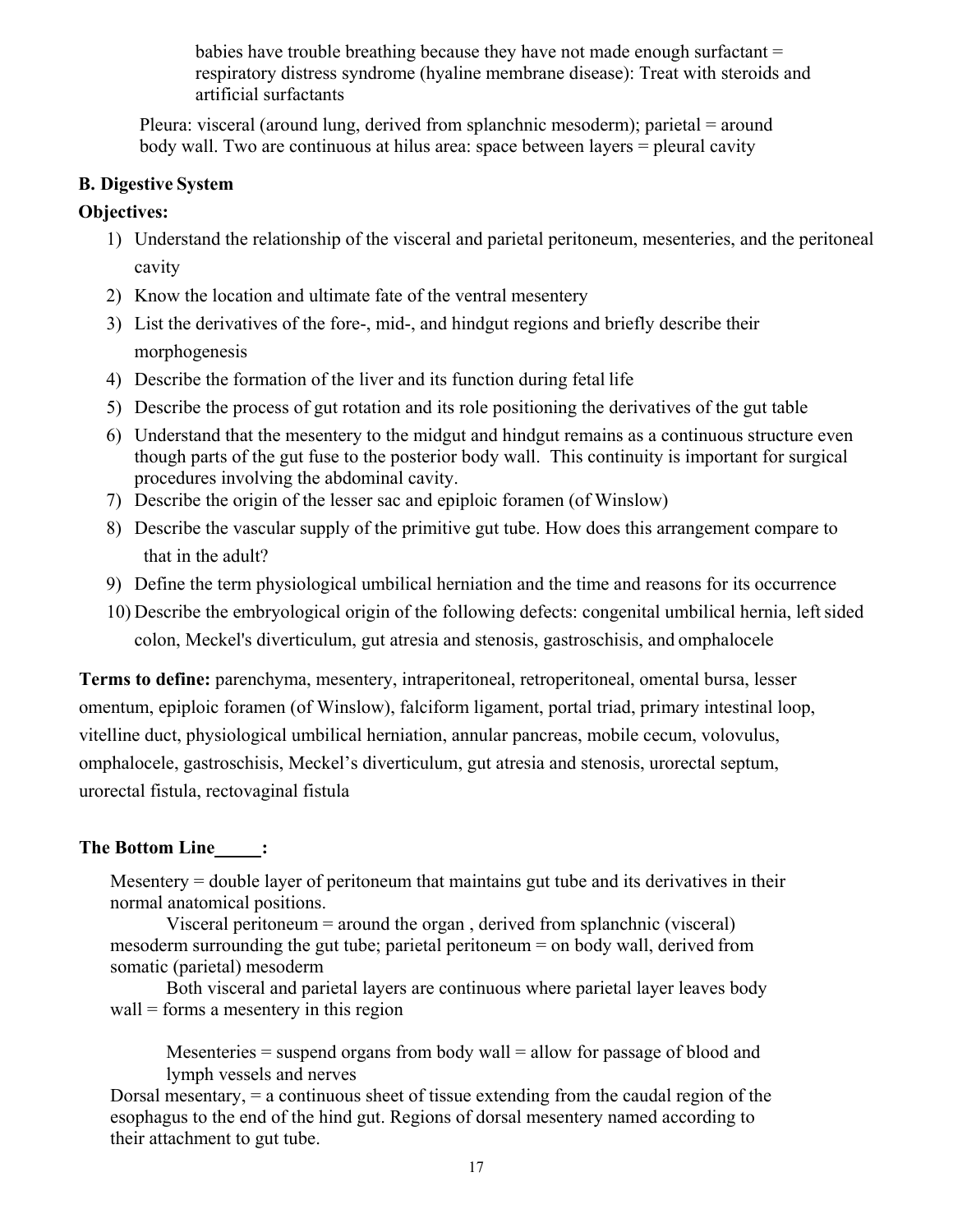In stomach area  $=$  dorsal mesogastrium  $=$  forms greater omentum also have dorsal mesoduodenum and dorsal mesocolon dorsal mesentery to jejunum and ileum = mesentery proper

Ventral mesentery is derived from thinning of the septum transversum: Only exists from the caudal end of the esophagus to upper part of duodenum

Lesser omentum = ventral mesentery extending from the gut tube to liver; Falciform ligament = ventral mesentery extending from the liver to ventral body wall = contains umbilical v that becomes the ligamentum teres

Peritoneal ligaments = mesenteries joining organs or attaching organs to the body wall

4 parts to gut: Pharyngeal, foregut, midgut and hindgut; fore mid and hind are specified early during their formation during body folding: SOX2 = esophagus and stomach; PDX1 duodenum; CDXC = small intestine; CDXA large intestine: Additional signals are used for differentiation of specific regions and for gut derivatives + epithelial-mesenchymal interactions between gut epithelium and visceral mesoderm surrounding it: Sonic hedgehog secreted by gut establishes a nested expression pattern of HOX genes in the mesoderm; mesoderm directs the differentiation of specific gut regions

Foregut characterized by outgrowth of organs = lungs, pancreas, gall bladder, liver. Endoderm forms parenchyma (cells) of these tissues; splanchnic mesoderm around gut tube forms connective tissue

Stomach also derived from foregut: rotates 90º degrees around a longitudinal axis and 90º around an anterior-posterior axis and pulls mesenteries with it (ventral and dorsal).

Dorsal grows down from the greater curvature  $=$  greater omentum: Ventral  $=$ lesser omentum connected to liver; free margin of the lesser omentum = roof of epiploic foramen(of Winslow) = entrance to the (omental bursa) lesser sac. Free margin also contains portal triad  $=$  bile duct, portal v, hepatic artery. Greater sac = rest of peritoneal cavity.

Celiac artery  $=$  artery to foregut

Liver is induced by FGFs secreted by cardiac mesoderm = inhibit inhibitors of liver development; BMPs from septum transversum make liver region responsive to FGFs and upregulate liver specific genes= heptocyte nuclear transcription factors: once established the liver serves as an hematopoietic organ during most of fetal life

Duodenum  $=$  fuses to posterior body wall except cap

Duodenal atresias are due to problems of recanalization

Pancreas  $= 2$  buds  $= 2$  ducts: accessory (of Santorini) and main (of Wirsung). Buds fuse to form the gland, but if the ventral bud grows in the wrong direction pancreatic tissue may surround the duodenum causing stenosis = annular pancreas

Midgut = forms primary intestinal loop with mesenteric artery as axis. Rotates 270º(counterclockwise around axis and herniates out umbilicus (6th week); gut returns to cavity in 10th week: Herniates  $90^{\circ}$  as it herniates and another  $180^{\circ}$  as it returns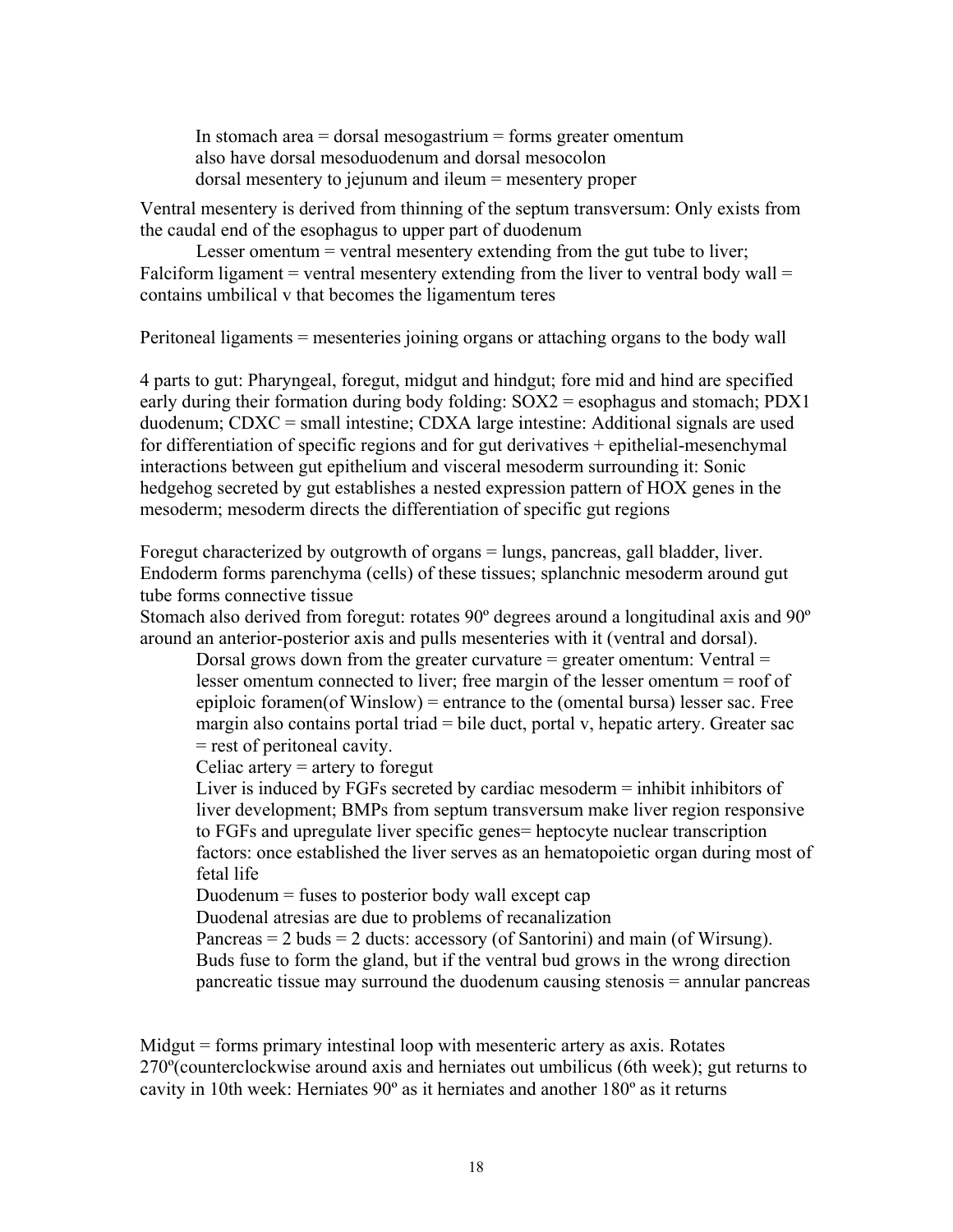Omphalocoele  $=$  gut fails to return  $=$  usually associated with other defects, also with increased AFP

Gastroschisis = gut herniates directly through the body wall due to failure of the body wall to close = usually few other defects

Vitelline duct  $=$  connects yolk sac to midgut  $=$  if remains  $=$  Meckel's diverticulum Atresias and stenosis of midgut  $=$  vascular accidents

Hindgut extends from left third of the transverse colon to upper two thirds of anal canal ends in cloaca

Urorectal septum separates cloaca from hindgut: Hindgut portion forms rectum and upper part of the anal canal (lower portion of the anal canal is derived from proliferation of ectoderm to formthe anal pit); Remainder of cloaca becomes the urogenital sinus

Anal canal supplied by superior and middle rectal arteries (upper two thirds) and inferior rectal artery (lower third, because the lower part is derived from ectoderm)

Failure of the urorectal septum to separate hindgut form cloaca results in urorectal fistulas (males) and rectovaginal fistulas (females)

Imperforate anus = ectoderm from anal pit fails to contact caudal end of the hindgut

Congenital megacolon(Hirschsprung's disease = no ganglia in smooth muscle of  $g$ ut = no neural crest = no mobility

## **Lecture 7: Kidneys (pp 256-266)**

## **Objectives:**

- 1) Describe the role of the intermediate mesoderm in development of the urinary system
- 2) Define the terms pronephros, mesonephros, and metanephros
- 3) List the derivatives of the ureteric bud and the metanephric mesoderm
- 4) Understand the importance of epithelial mesenchymal interactions in kidney development
- 5) Describe the embryological origin of congenital cystic kidney, renal agenesis, double ureter, and horseshoe and pelvic kidneys
- 6) Describe the formation of the urinary bladder and the urogenital sinus

**Terms to define:** pronephros, mesonephros, metanephros, urogenital ridge, ureteric bud, calyces,

nephron, glomerulus, renal corpuscle, Bowman's capsule, pelvic kidney, horseshoe kidney, urachus, urorectal septum, bladder extrophy

## The Bottom Line\_\_\_\_\_\_;

Urogenital system = mostly from intermediate mesoderm

```
3 kidneys in succession:
```

```
pronephros = cervical = non-functional
```
mesonephros = thoracolumbar; may function for a short time: duct = mesonephric duct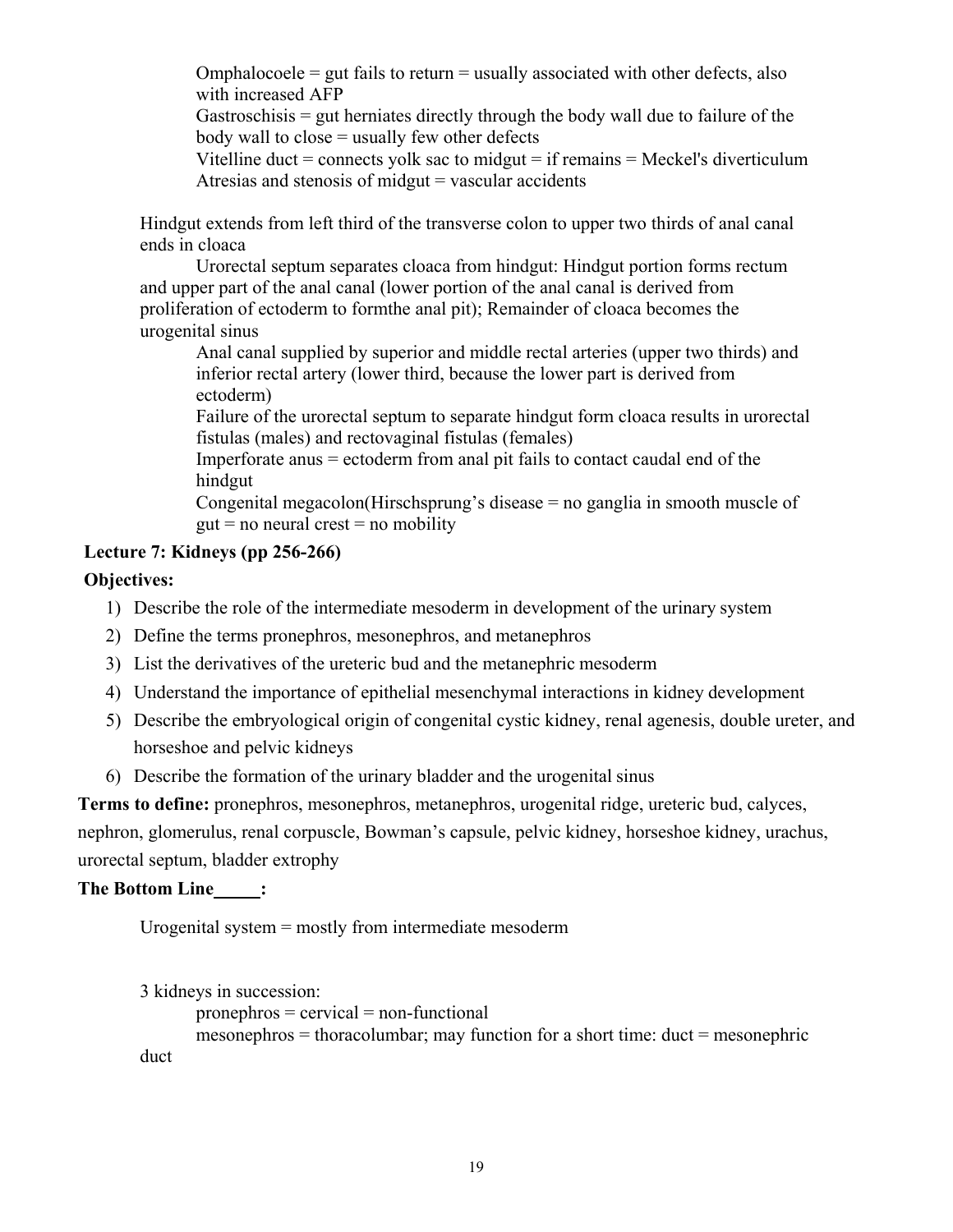metanephros = definitive kidney; begins to function in the  $12<sup>th</sup>$  week

Collecting system = ureteric bud off mesonephric duct grows into and induces metanephric blastema  $=$  (intermediate) mesoderm. Bud continues to divide  $=$  forms ureter, renal pelvis, major and minor calyces, collecting tubules

Metanephric mesoderm induced by ureteric bud forms filtration system = glomerulus, Bowman's capsule, proximal convoluted tubule, loop of Henle, and distal convoluted tubule.

WT 1 gene is the master gene for kidney development and it allows mesoderm to be induced by the ureteric buds: Development continues to be dependent upon an interaction between branches of the ureteric bud and the metanephric blastema: Mutations in WT1 cause Wilm's tumor

Renal agenesis occurs when induction between the epithelium of the ureteric bud and mesoderm from the metanephric blastema fails (another example of an epithelialmesenchymal interaction)

Congenital polycystic kidney = cysts = form from collecting ducts  $(=$  autosomal recessive form of the disease, which is progressive and usually causes renal failure in infancy or early childhood); or from all parts of the nephron = autosomal dominant form = less progressive and more common

Kidneys form in pelvis: Differential growth moves them into lumbar region. If kidneys fuse = horseshoe kidney = gets stuck on inferior mesenteric artery

Urorectal septum, a wedge of mesoderm, grows caudally and divides the cloaca into the anorectal canal (hindgut), posteriorly and urogenital sinus, anteriorly: Bladder forms from upper part of urogenital sinus: Expansion of this region causes an incorporation of the mesonephric ducts into the posterior wall of the bladder (the trigone) and causes the ureters to enter the posterior wall: Expansion of the posterior wall causes the mesonephric ducts to move lower to enter urethra where prostate forms. In the female the portion of the mesonephric ducts that is not incorporated into the bladder degenerates

Urachus (old allantois) extends from the urogenital sinus to the umbilicus: Normally it degenerates to become the median umbilical ligament; if it stays open = urachal fistula

## **Lecture 8: Genital System (pp 267-283)**

## **Objectives:**

- 1) Define the terms genital ridge and indifferent gonad and describe the changes that occur when the primordial germ cells arrive carrying either an XX or XY chromosome complement
- 2) Contrast the development of the mesonephric and paramesonephric duct systems and their derivatives in the male and female
- 3) Describe the formation of the vagina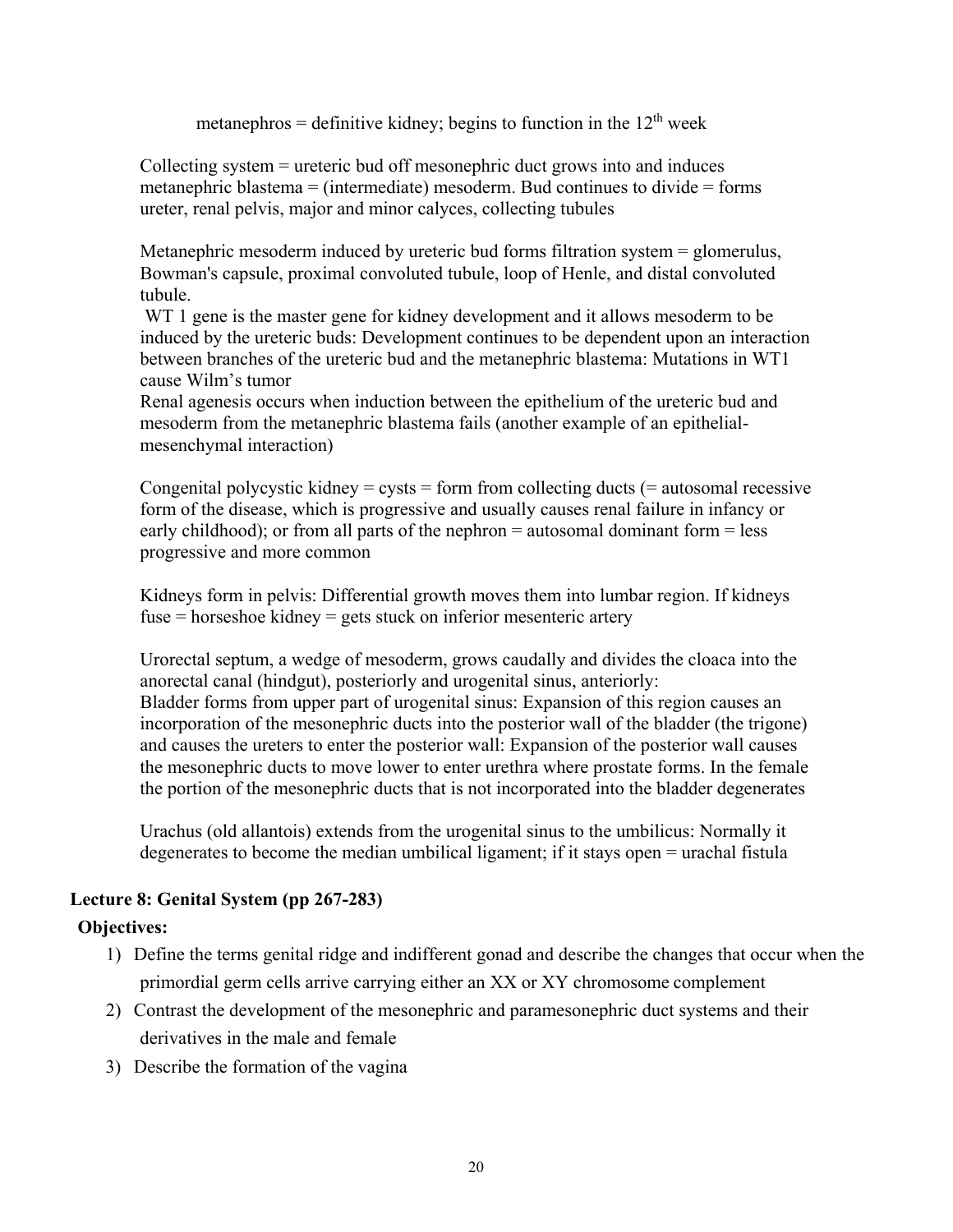- 4) Contrast the fate of the genital tubercle, urethral folds, and genital swellings in the male and female
- 5) Describe the process involving descent of the testes from the abdominal cavity into the scrotum and understand the origin of a congenital inguinal hernia

**Terms to define:** testis determining factor, genital ridge, primitive sex cords, Sertoli cells, Leydig cells, cortical cords, mesonephric (wolffian) ducts, paramesonephric (mullerian) ducts, testosterone, dihydrotestoterone, uterorectal pouch, genital tubercle, genital swellings, urethral folds, anal folds, hypospadius, androgen insensitivity syndrome (testicular feminization), congenital adrenal hyperplasia, gubernaculum, processes vaginalis, indirect inguinal hernia, cryptorchidism

## The Bottom Line\_\_\_\_\_\_;

Y chromosome  $=$  SRY gene (sex determining region of the Y chromosome)  $=$ transcription factor; its protein is called testis determining factor = regulates male development

Females have WNT4 gene that is the ovary determining gene = initiates a cascade that causes female differentiation

Genital ridges  $=$  intermediate mesoderm medial to the msonephros  $=$  can form ovaries or testes

Germ cells from the yolk sac migrate to the ridges and arrive in the 6th week to enter the primitive sex cords: if germ cells are XY then testes develop; if XX then ovaries form

Males: Primitive sex cords remain to differentiate into the seminiferous tubules = lose contact with surface that gets covered by tunica albuginea

Sertoli cells form from cells in the cords and serve as nurse cells for sperm = similar to follicular cells in females

Interstitial cells (Leydig) differentiate from mesoderm surrounding the sex cords and make testosterone

Seminiferous tubules = old sex cords = canalize at puberty develop connections via the rete testes with some of the old mesonephric tubules that now form the efferent ducts

Females: primitive sex cords degenerate and are replaced by a second set of cords formed by the surface epithelium of the ovary = cortical cords: These cords break up into follicular cells that surround each germ cell (oogonia)

Both sexes have:

Mesonephric (Wolffian) duct  $=$  remains in male because it is stimulated by testosterone;

degenerates in females = remnants may form cysts Paramesonephric duct (Mullerian): Degenerates in males because of mullerian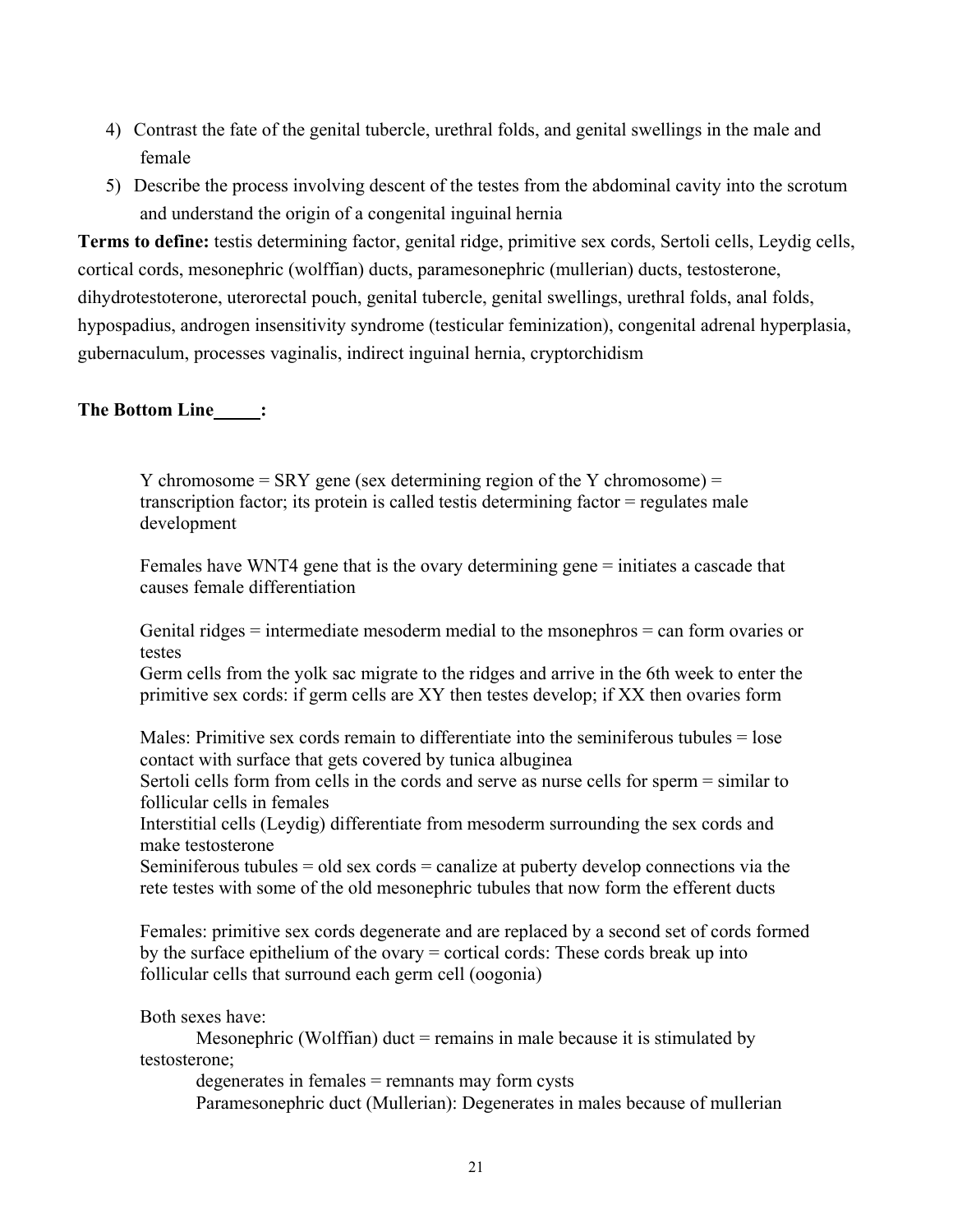inhibiting substance (MIS; also called anti-mullerian hormone) made by Sertoli cells: In females the ducts remain because there are no Sertoli cells so therefore no MIS

Mesonephros contributes tubules for male ducts  $=$  efferent ducts (from old excretory tubules), epididymis, seminal vesical, ductus deferens (all from mesonephric duct))

Paramesonephric duct = uterine (Fallopian) tubes, uterus, upper part of vagina: Remainder of vagina = from urogenital sinus: from the sinovaginal bulbs that are induced by the paramesonephric ducts where they contact the urogenital sinus

External genitalia: start the same in both sexes with a genital tubercle and cloacal folds around cloacal membrane

Urorectal septum separates region into urogenital (surrounded by urethral folds) and anal (surrounded by anal folds) areas

Genital swellings form lateral to the urethral folds

|                   | In Male          | In female                  |
|-------------------|------------------|----------------------------|
| Genital tubercle  | penis            | clitoris                   |
| Urethral folds    | fuse $=$ urethra | no fusion $=$ labia minora |
| Genital swellings | $fuse =$ scrotum | no fusion = labia majora   |

Testosterone stimulates mesonephric ducts to differentiate into ductus deferens etc.

Dihydrotestosterone stimulates differentiation of the external genitalia

Estrogens stimulate female differentiation

Disorders of sexual development = ambiguous genitalia

46XX DSD=females exposed to excessive androgens = congenital adrenal hyperplasia = most common type

46XY DSD= androgen insensitivity syndrome (AIS) = lack of androgen receptors = external genitalia cannot respond to dihydrotestosterone

Descent of testes = develop in abdomen, retroperitoneally and descend to scrotum through internal ring, inguinal canal, external ring: preceded by processes vaginalus that later surrounds each testis as the tunica vaginalis Gubernaculunar attaches to caudal pole of each testis and to scrotum = assists in descent and is stimulated by testosterone and MIS

As testes passes through the abdominal wall it picks up layers contributed by the muscles and fascia of the wall:

Fascia traversalis = internal spermatic fascia Internal abdominal oblique = cremaster fascia and muscle External abdominal oblique = external spermatic fascia

22 Cryptorchism = one or both testes do not descend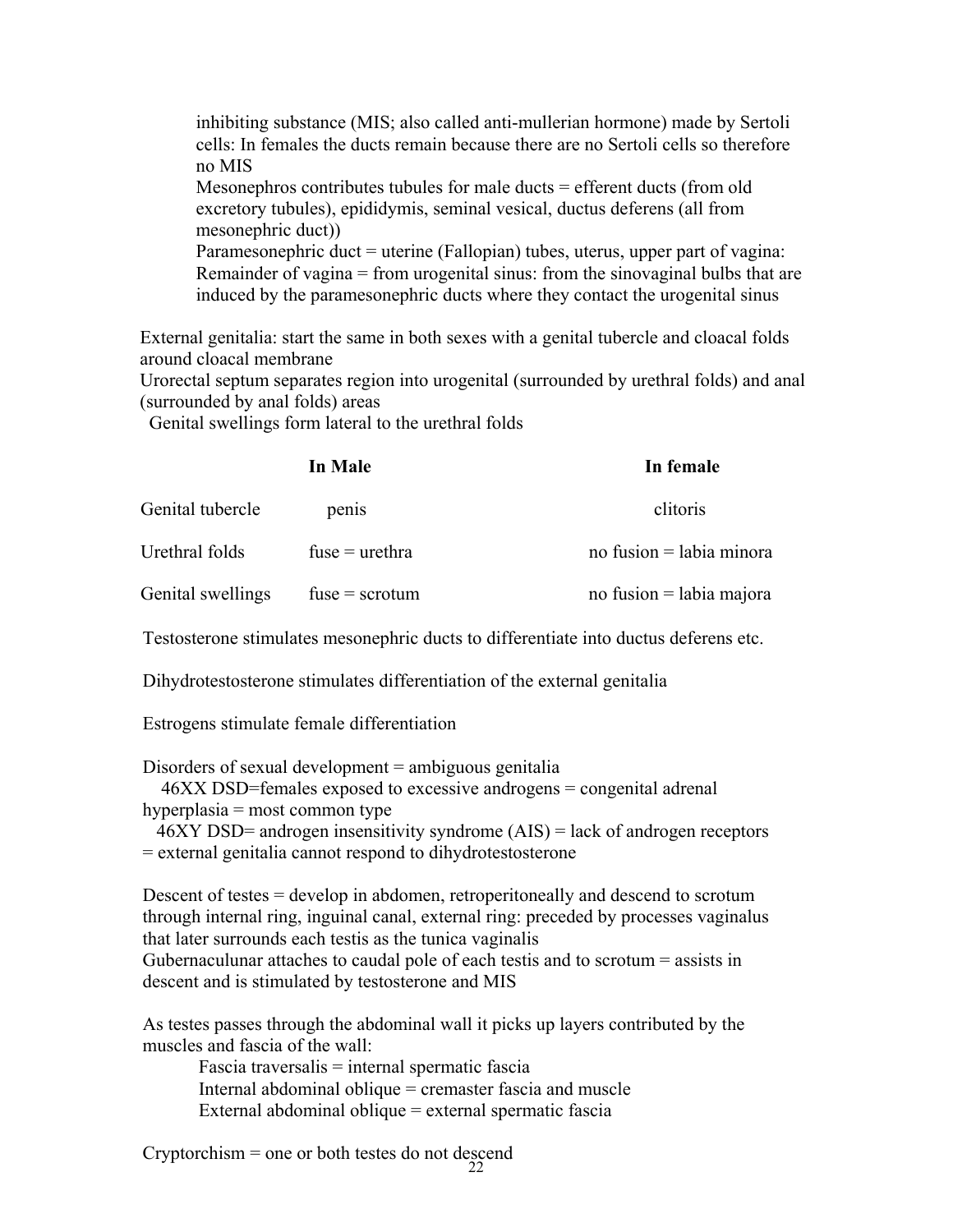Inquinal hernia (indirect) = processes vaginalis fails to close and intestines pass through inguinal rings ; may enter the scrotum

Ovary also has a caudal ligament and gubernaculum that extend into the labia majora, but the uterus grows and makes contact with the ligaments = prevents ovary from descending: The part of the ligament from the ovary to the uterus becomes the proper ovarian ligament; the part from the uterus to the labia majora becomes the round lig of uterus

## **Lecture 9: Head and Neck (pp 284-308)**

- 1) Define the terms pharyngeal arch, pouch, and cleft
- 2) Define the term "HOX code" and what it means with respect to arch development
- 3) Know the derivatives of the arches, the 1st cleft and pouch and that the remaining pouches give rise to the parenchyma of numerous glands
- 4) Know the nerves associated with each arch
- 5) Describe the origin of the tongue, including its nerve supply
- 6) Explain the origin of the thyroid gland, how it assumes its final position in the adult, and the formation of thyroglossal cysts
- 7) Define the term "facial prominences" and describe their role in formation of the face
- 8) Define the terms "primary" and "secondary palate" and explain the origins of clefts in these structures and the upper lip

**Terms to define:** ectodermal placodes, pharyngeal pouches, clefts, and arches, neural crest cells, facial prominences, branchial fistula, Treacher Collins syndrome, Robin sequence, DiGeorge anomaly, terminal sulcus, foramen cecum, thyroglossal duct, intermaxillary segment, primary and secondary palate, incisive foramen, median cleft lip, lateral cleft lip, oblique facial cleft

## **The Bottom Line\_\_\_\_\_:**

Mesenchyme in head:

Paraxial mesoderm = somites and somitomeres = muscles, connective tissue, and parts of the skull

Lateral plate mesoderm = laryngeal cartilages and connective tissue

Neural crest cells (NCC) = bones of the face and part of the skull and connective tissues

Ectodermal placodes = thickenings of ectoderm posterior to the pharyngeal arches: Together with NCC they form the sensory ganglia for cranial nerves V, VII, IX,X

Pharyngeal arches (branchial arches), like gills around pharynx = mesenchymal core of mesoderm and NCC; endoderm (inside); ectoderm (outside); each arch receives its own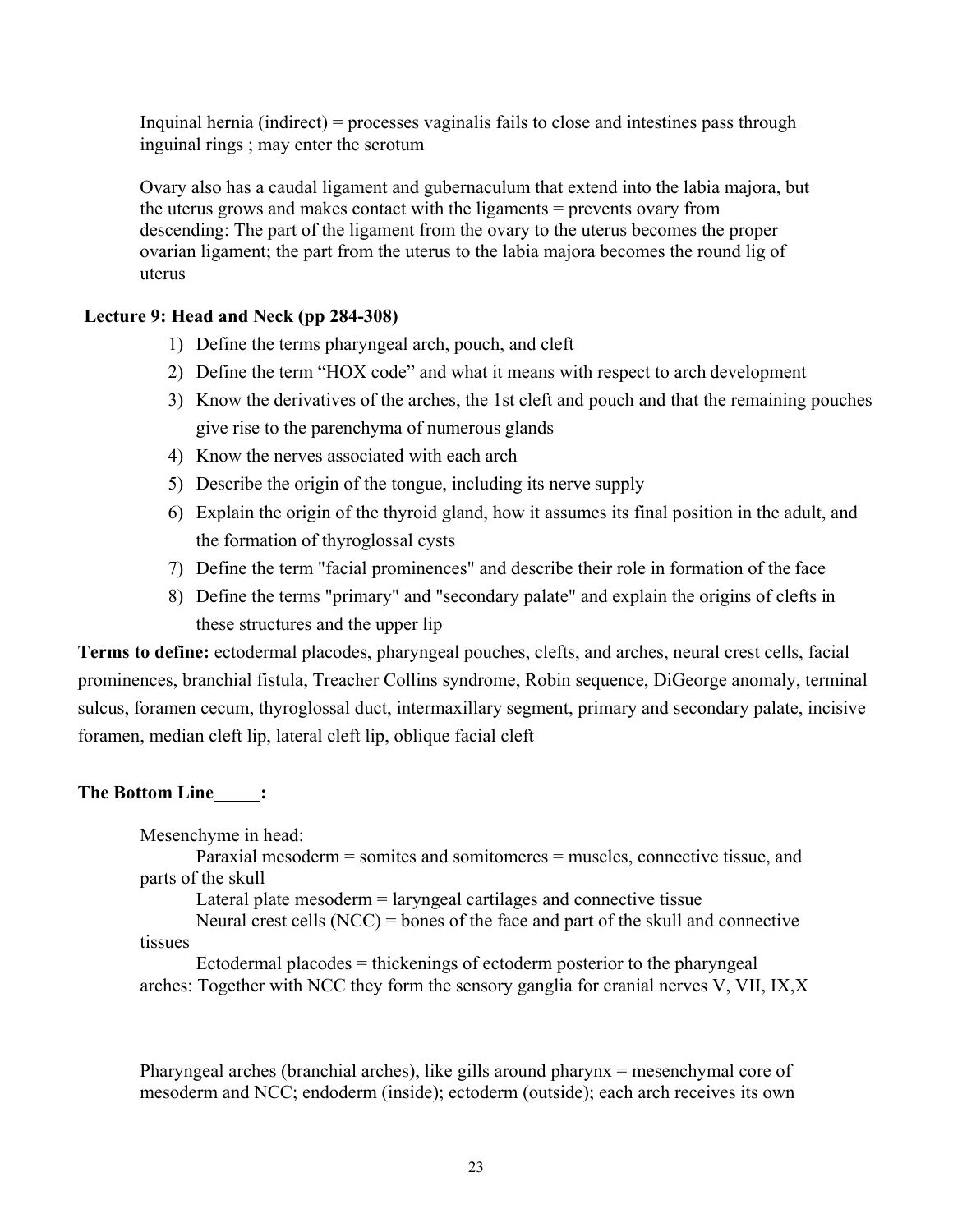blood vessel (aortic arch) and cranial nerve.

First arch = maxillary and mandibular processes forms the maxilla and  $m$  mandible = muscles of mastication = trigeminal nerve (mandibular division) Also forms external auditory meatus Second arch = muscles of facial expression, stapes and hyoid bones, facial nerve also forms most of the external ear Third arch  $=$  remainder of hyoid bone and stylopharyngeus muscle  $=$ glosopharyngeal nerve Fourth - 6th arches = vagus (superior laryngeal) muscles of pharynx, laryngeal cartilages: (recurrent branch) intrinsic muscles of larynx

Pouches are lined by endoderm; endoderm makes the cells of the glands (the parenchyma) while the surrounding mesenchyme forms the connective tissue

one = auditory tube, middle ear two = palatine tonsils  $three = inf parathyroid and thymus$ four = superior parathyroid  $fifth = parafollicular cells of thyroid = calcitonin$ 

Clefts lined by ectoderm: Clefts are covered by proliferation of tissue from the second arch: If these clefts fail to disappear then lateral cervical fistulas or cysts may form anterior to the sternocleidomastoid muscle

NCC migrate from segmented regions of hindbrain, called rhombomeres, into the arches and carry their HOX code with them

Pharyngeal arch patterning is regulated by pouch endoderm (epithelium) that interacts through signals with the HOX code in the mesenchyme to cause the characteristic differentiation of each of the arches

NCC form all of the bones of the face  $=$  if insulted  $=$  facial clefts  $=$  neural crest also form conotruncal septum in heart = explains why facial defects and heart defects often occur in combination if crest cells are affected

Tongue = ant two thirds = 1st arch = mandibular nerve; post third = mostly 3rd arch = glossopharyngeal n; line between the two  $=$  terminal sulcus. Intrinsic muscles  $=$  occipital somites = hypoglossal n; taste = facial n (chorda tympani) and glossopharyngeal

Thyroid gland = forms at base of tongue at the foramen cecum; descends in midline along thyroglossal duct: remnants of the gland or thyroglossal cysts may remain and will be located in the midline

Facial prominences = maxillary, mandibular, frontonasal,

Nasal placodes form on both sides of the frontonasal prominence and these placodes are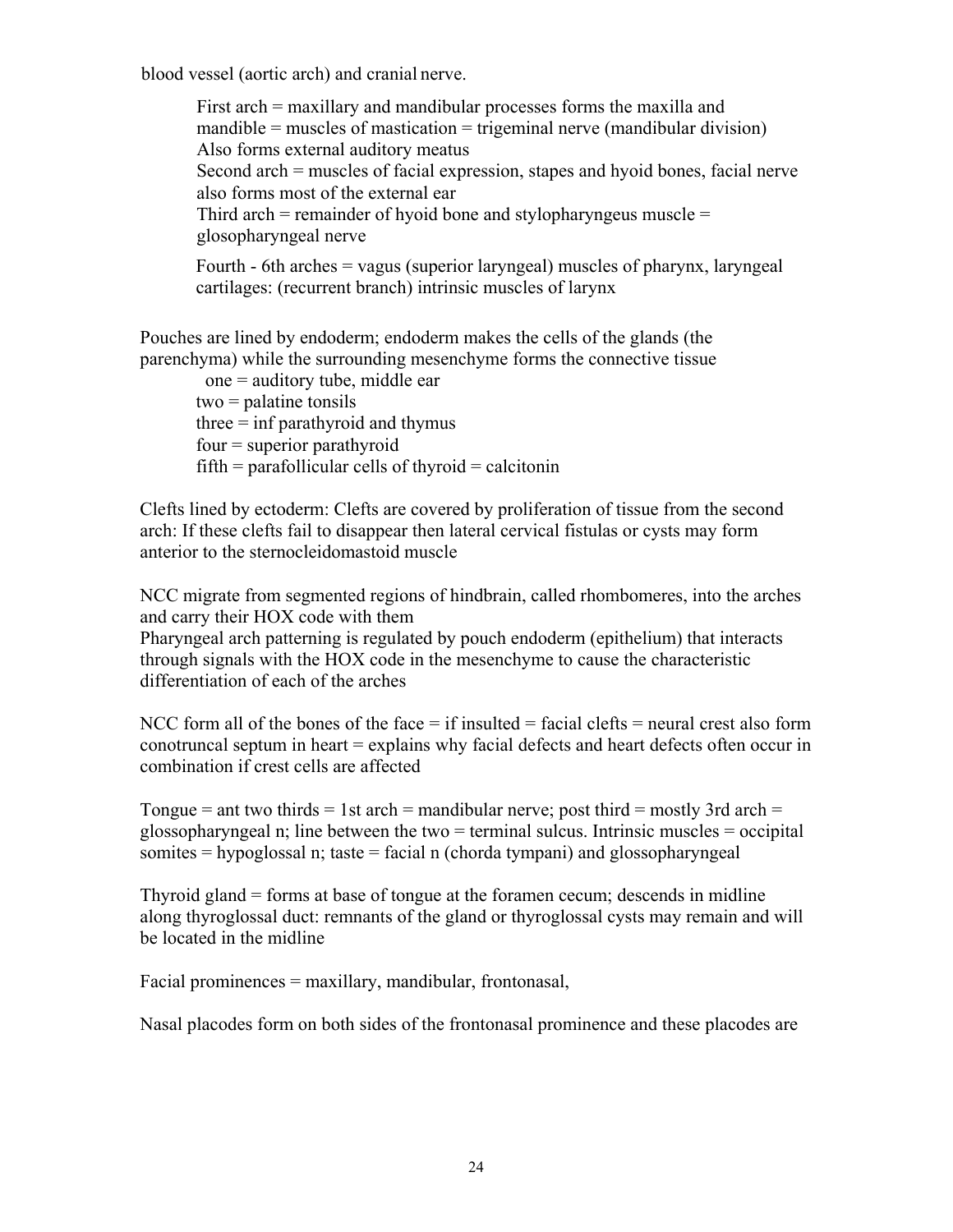surrounded by ridges = the medial and lateral nasal prominences: Later, placodes invaginate to form the nasal pits, eventually form openings into the nasal cavity

Upper lip  $=$  fusion of 2 medial nasal prominences in the midline and with each maxillary prominence laterally

Lower  $lip =$  merging of the 2 mandibular prominences

Nose = frontal prominence forms the bridge, medial nasal processes form the crest and tip, lateral nasal prominences form the alae

Nasolacrimal duct = between maxillary and lateral nasal prominences; if it fails to close = oblique facial cleft

Intermaxillary segment = medial nasal prominences merge = philtrum, incisor part of jaw, primary palate

Secondary palate = shelves off maxillary prominences elevate and fuse (incisive foramen at the point of fusion of primary and secondary palates

#### Facial Clefts:

Median cleft lip = medial nasal prominences fail to merge together = often mentally retarded associated with holoprosencephaly  $=$  lacking midline of face and brain

Lateral cleft lip = between medial nasal and maxillary prominences Oblique clefts = between maxillary and lateral nasal prominences Cleft palate = maxillary prominences (palatal shelves)

Neural crest defects:

Treacher Collin syndrome: loss of zygomatic arch and part of maxilla Robin Sequence: micrognathia and cleft palate; small mandible causes tongue to prevent fusion of the palatal shelves

DiGeorge Anomaly: small midface, immune problems because of deficient thymic tissue and cardiac defects; thymus problems due to fact that neural crest cells make connective tissue for the thymus = cannot form without epithelial (pouch endoderm) mesenchymal (neural crest cells) interaction Occuloauriculovertebral Spectrum: Facial and vertebral defects All of these embryopathies may have heart defects due to fact that crest cells also contribute to the endocardial cushions in the conotruncal region

# **Lecture 10: Central Nervous System (pp 313-324; 331 (pituitary); 336-350)**

## **Objectives:**

- 1) Describe the establishment of the neural tube from the neural plate and segregation of the primary brain vesicles and their subsequent subdivisions
- 2) Know the major derivatives of each of the 5 subdivisions of the brain
- 3) Define the terms mantle and marginal layers, and basal, alar, roof, and floor plates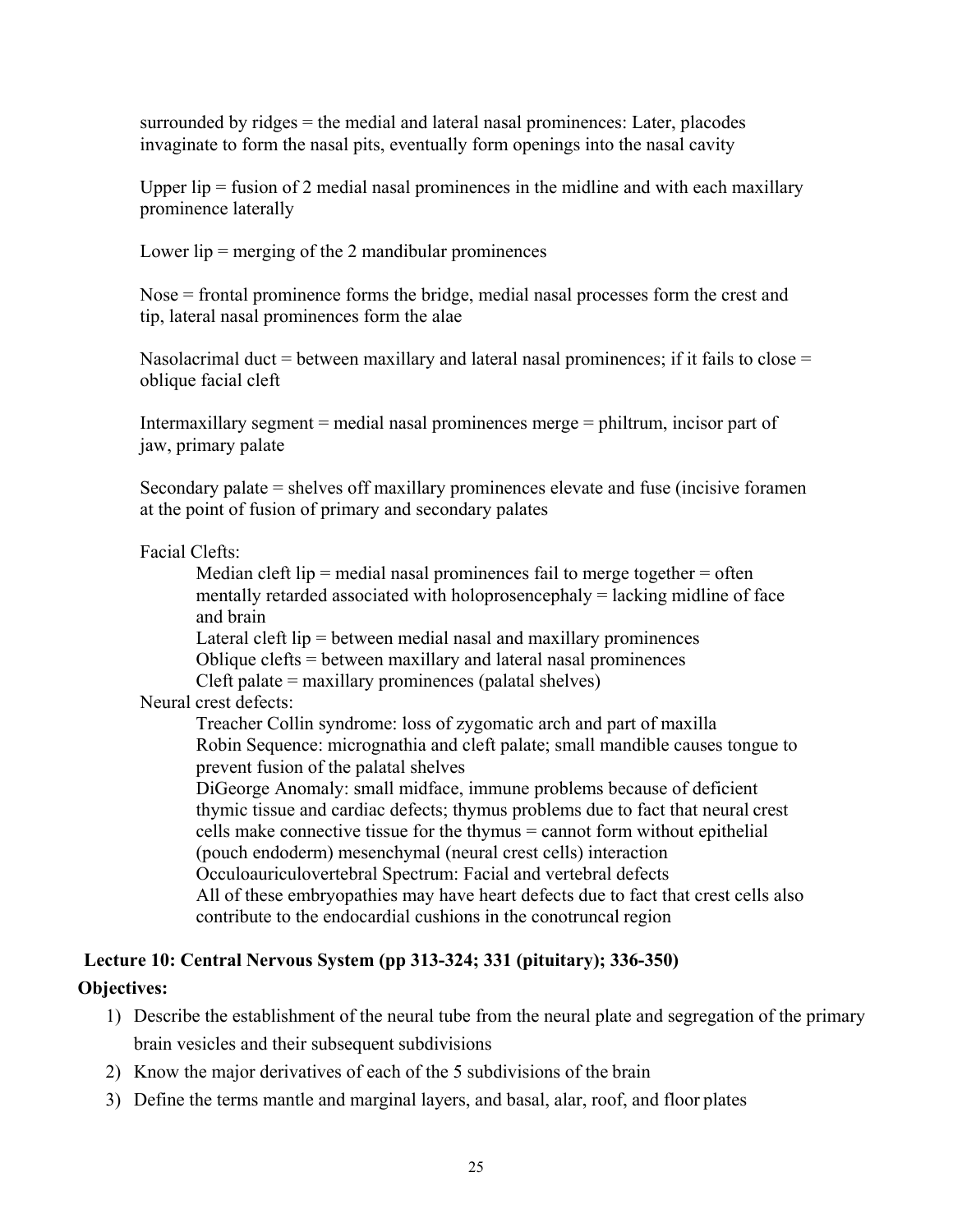- 4) Describe the origin of neuroblasts and glial cells
- 5) Understand the positional changes in the spinal cord relative to the vertebral column
- 6) Describe the origin of the cerebellum, the cerebral cortex, and hypophysis (pituitary)
- 7) Acquire a basic knowledge of the organization of the cranial nerves and their respective ganglia
- 8) Describe the origin of the sympathetic and parasympathetic nervous systems

**Terms to define:** prosencephalon, mesencephalon, diencephalon, cerebral aqueduct, mantle layer, marginal layer, roof and floor plates, intermediate horn, spinal ganglia, dorsal and ventral roots, dorsal and ventral primary rami, neuroepithelium, spinal nerve, choroid plexus, hydrocephalus, hypophysis, Rathke's pouch, infundibulum, holoprosencephaly, anencephaly, ectodermal placodes, epibranchial placodes, preaortic ganglia, sympathetic trunks, preganglionic and postganglionic fibers, congenital megacolon, Hirschsprung's disease

#### **The Bottom Line :**

Central nervous system  $=$  spinal cord and brain forms from the neural plate  $=$  rolls into neural tube during 4th week (neural folds fuse): Cephalic end of tube forms 3 primary brain vesicles that later subdivide:

1) Prosencephalon (forebrain) divides into the telencephalon, that forms the cerebral hemispheres, and the diencephalon that forms the optic vesicles, thalamus, hypothalamus, and neurohypohysis

2) Mesencephalon (midbrain) forms the anterior (visual) and posterior (auditory) colliculi; does not subdivide

3)Rhombencephalon (hindbrain) divides into the metencephalon, that forms the pons and cerebellum, and the myelencephalon that forms the medulla oblongata

Brain = alar and basal plates like spinal cord, but almost entirely alar in the forebrain (cerebral hemispheres)

Ventricles = interconnected spaces inside the brain that contain cerebrospinal fluid (CSF) connected via pathway from the lateral ventricles(cerebral hemispheres) through the interventricular foramen (of Monroe) into  $3<sup>rd</sup>$  ventricle(diencephalon) into aqueduct of Sylvius (through midbrain) into 4th ventricle(hindbrain): CSF is made by choroid plexuses in the ventricles and circulates through these connections and escapes into the subarachnoid space through the foramina of Luschka (both sides of cerebellum) and Magendie (midline aperture posterior to the cerebellum): If the circulation of CSF is blocked the fluid continues to be made, but has nowhere to go causing the brain to swell = hydrocephalus; usually blocked at aqueduct in the mesencephalon

Pituitary gland originates from 2 sources: 1) the infundibulum from the diencephalon (neurohypophysis, posterior lobe); 2) Rathke's pouch off roof of stomadeum (adenohypophysis, anterior lobe). Pharyngeal hypophysis = remnants of Rathke's pouch

Hindbrain is organized into segments called rhombomeres whose identity is specified by HOX genes

Forebrain identity is established by an organizing center called the anterior neural ridge  $(ANR) = FGF8$  Midbrain is directed by a center at the rhombencephalic isthmus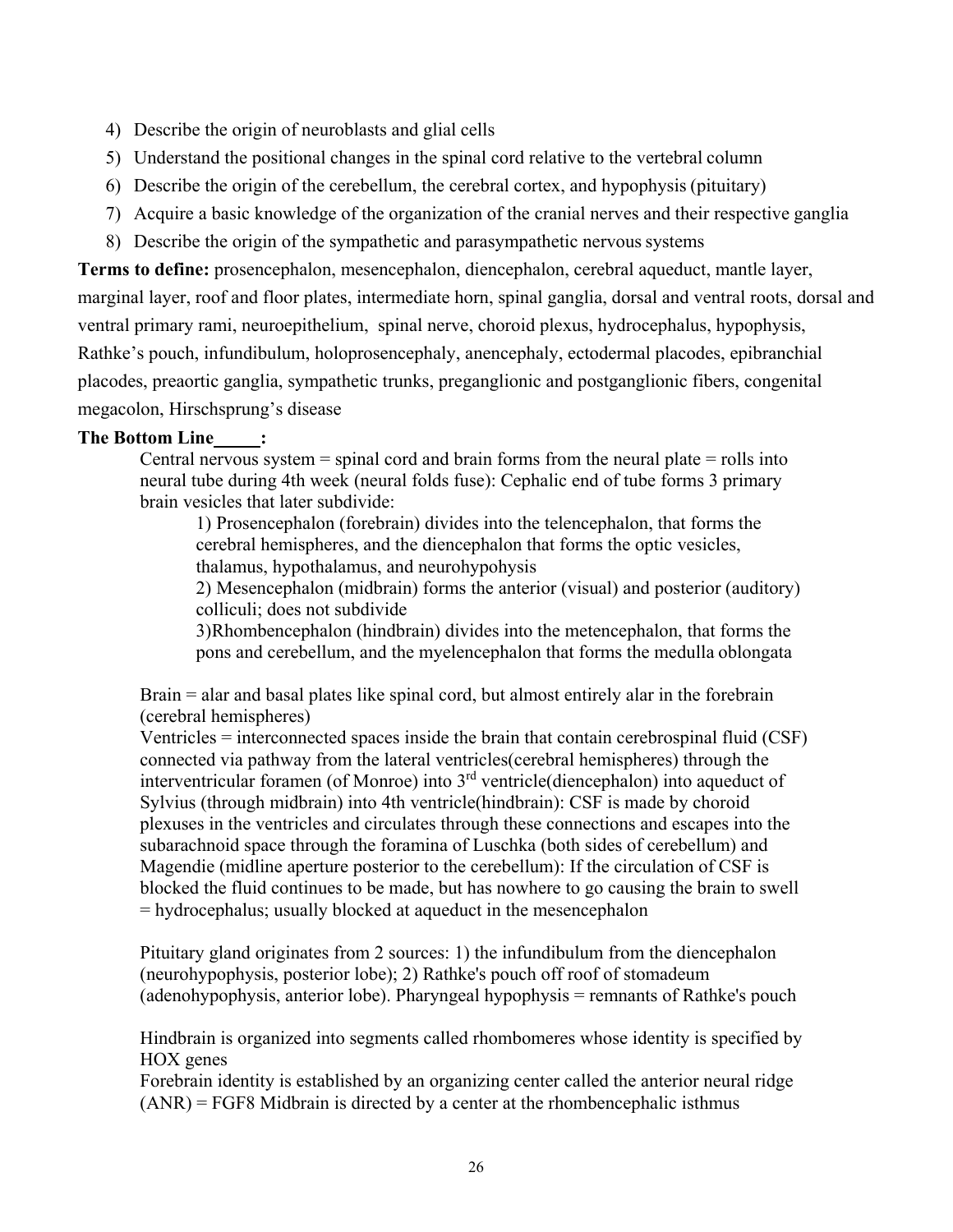(between hind- and midbrain)  $=$   $FGF8$ Motor areas ventrally are specified by SHH; while dorsal sensory areas are specified by BMPs

SHH also establishes the midline and if this specification fails then part or all of the midline may be lost and lateral structures may merge; Holoprosencephaly = midline lost and 2 lateral ventricles merge into a single midline ventricle; the eyes also fuse = synopthalmia

Alcohol abuse can cause loss of the midline and is the leading cause of mental retardation

Spinal Cord = neuroepithelial cells = proliferative cells; leave the proliferative population to differentiate into neurons, ependymal cells and gliablasts

Mantle layer  $=$  grey matter Marginal layer = outside of mantle layer = white matter = fiber tracts Basal plates = motor horn cells Alar plates  $=$  dorsal horns  $=$  sensory; separated from basal plates by sulcus limitans Roof and floor plates = pathways for nerve fibers Intermediate horn = from  $T1-L2$  = sympathetic neurons

Molecular organization of the spinal cord is initiated by SHH secreted by the notochord and floor plate and by BMPs secreted by the roof plate and overlying ectoderm: Establishes a gradient across the cord; SHH induces motor region (ventral motor horns); BMPs induce sensory region (dorsal horns)

Neural crest cells make the spinal ganglia that house the neurons for the dorsal roots of spinal nerves

Spinal nerves have 2 components: 1) ventral roots = motor; nerve cell bodies are located in the ventral horns; and 2) dorsal roots = sensory; nerve cell bodies located in spinal ganglia

Ventral and dorsal roots come together at the intervertebral foramina to form spinal nerves; Spinal nerves split into dorsal and ventral primary rami = motor and sensory fibers mixed

Spinal Cord = full length of column at 3rd month. Thereafter vertebral column grows faster so cord ends at  $L2 - L3 =$  dorsal and ventral roots from caudal segments of the cord have to travel greater distances to get to their respective intervertebral foramina; these roots make up the cauda equinae

Spina bifida = open neural tube anywhere from cervical to lumbosacral area Lumbosacral = most common = results from non closure of neural folds =  $70\%$ can be prevented by taking folic acid (400 ug/day) for at least 3 months preconceptionally and throughout pregnancy Occulta = tube closes, but vertebra do not = covered by skin Increase risk if have one child or a family history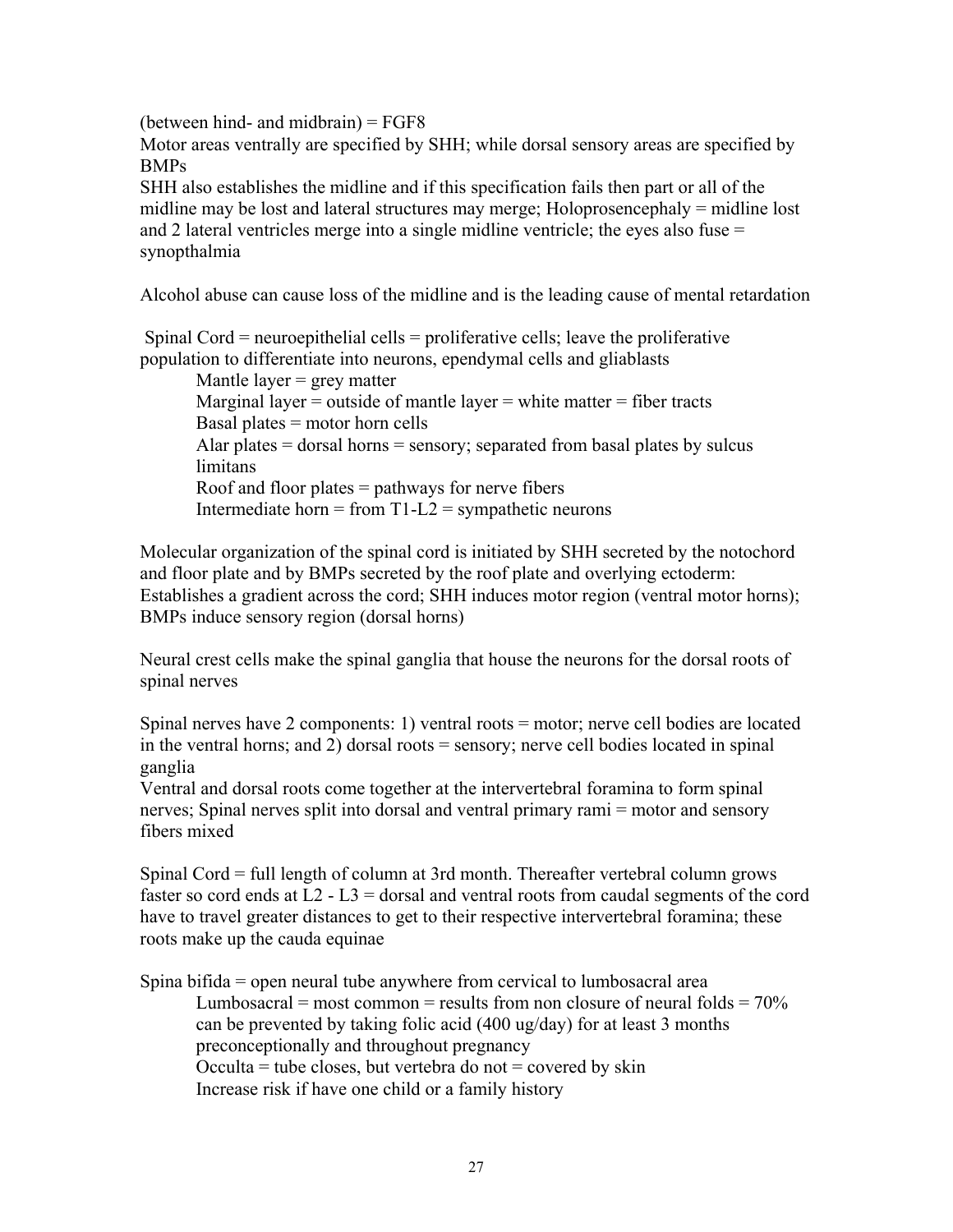Anencephaly = cranial neural folds fail to close causing brain tissue to degenerate; death results = folic acid works as preventative

Alcohol abuse can cause loss of the midline and is the leading cause of mental retardation

Cranial nerves: All but 2 (olfactory and optic) originate from the brainstem; one of these originates from the midbrain and the rest from the hindbrain where their motor components originate from specific rhombomeres: Motor neurons for cranial nerves originate in the brain; whereas sensory neurons originate outside the brain = similar to spinal nerves, although not all cranial nerves have both motor and sensory components Sensory ganglia for cranial nerves originate from ectodermal placodes and neural crest cells: nasal, otic, and 4 epibranchial placodes

Autonomic system: sympathetic and parasympathetic

Sympathetic = neural crest = paravertebral ganglia(sympathetic trunk ganglia) para aortic ganglia(celiac, sup mesenteric, inf mesenteric); neural crest also contribute to the adrenal medulla Parasympathetic = craniosacral = III, VII, IX, X, and S2, 3, 4: Ganglia of parasympathetic system derived from neural crest Congenital megacolon (Hirschsprung disease) = no parasympathetic ganglia (enteric ganglia) in gut  $=$  no neural crest  $=$  no bowel movement

## **Lecture 11: Ear & Eye (pp 351-369)**

## **Objectives**

- 1) Define the terms external, middle, and internal ear and be able to describe their origins
- 2) Know the derivatives of the otic vesicle including the semicircular canals, saccule, utricle, and cochlea
- 3) Describe the development of the tympanic cavity and the ear ossicles
- 4) Know which pharyngeal arches contribute to formation of the external ear and why ear defects are so significant

**Terms to define:** otic placodes, otic vesicles, membranous labyrinth, semicircular canals, saccule,

#### utricle, auricle

## **The Bottom Line\_\_\_\_\_:**

Ear = internal, middle, external

Internal = otic palcodes form otic vesicles = form saccule, utricle, cochlear duct, semicircular canals and membranous labyrinth

Middle = tympanic cavity = contains malleus and incus (1st arch) and stapes (2nd arch): Tensor tympani (malleus) = trigeminal nerve; Stapedius = facial nerve External = auditory meatus from invagination of ectoderm from 1st pharyngeal arch. Most of external ear derived from 2nd arch.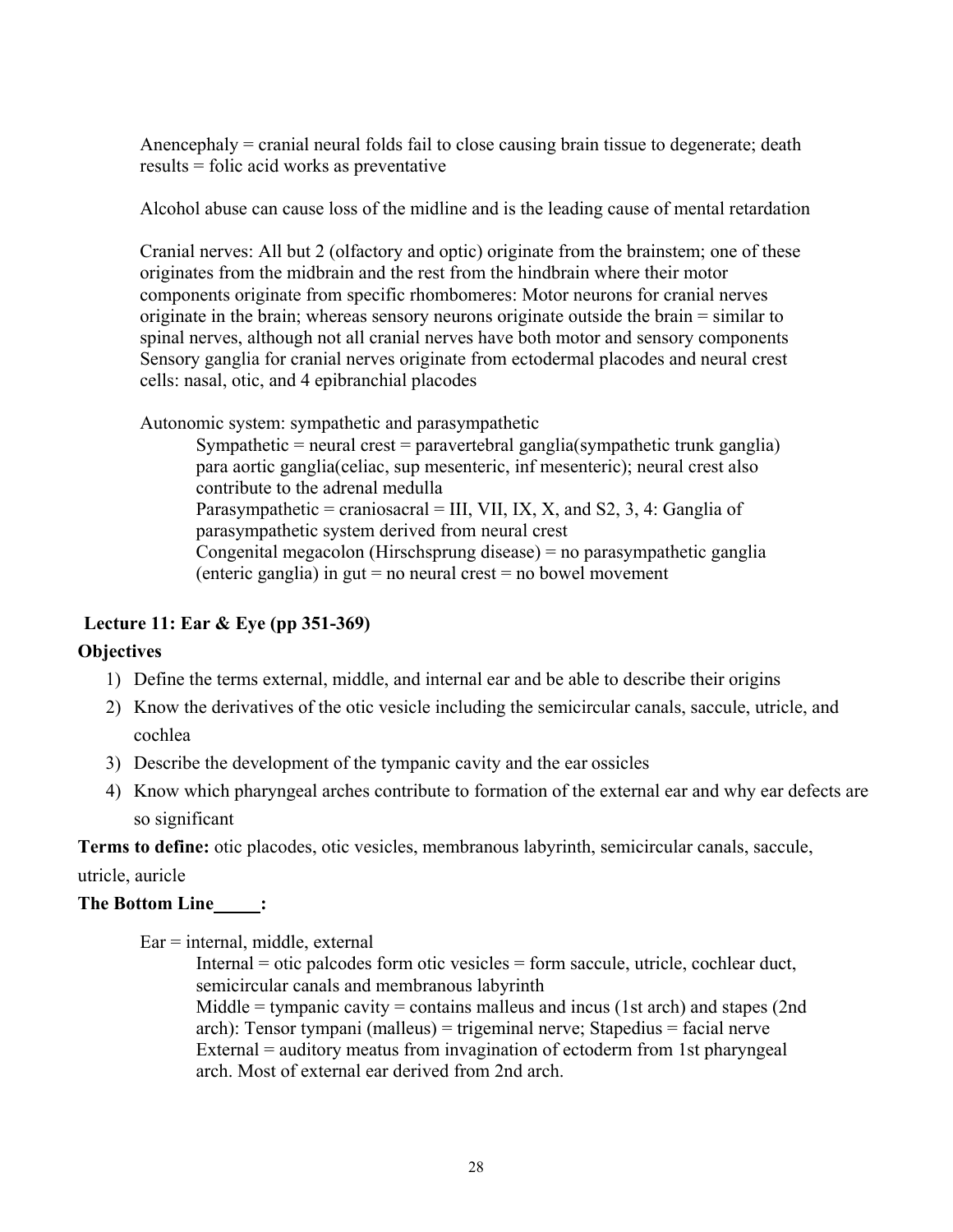Otic vesicle forms the membranous labyrinth which includes the saccule, utricle, endolymphatic duct, semicircular canals and cochlear duct

Cochlear duct is surrounded by a cartilaginous shell that becomes the bony cochlea; Eventually the duct is suspended between 2 chambers: the scala vestibule and scala tympani

External ear defects (pits and tags, etc.) = common: since the external ear is derived from neural crest cells in the first 2 pharyngeal arches, external ear defects are often associated with other defects = good sign to look for additional birth defects: All frequently occurring chromosomal syndromes have ear abnormalities

#### **C. Eye Objectives:**

- 1) Understand that the eyes originate as a direct outpocketing of the diencephalon
- 2) Describe how the optic cup forms and its relationship to lens formation
- 3) Know the origins of the different layers of the retina
- 4) Know the origins of the iris, pupillary muscles, and the ciliary body
- 5) Understand the origins of coloboma and synopthalmia
- **Terms to define:** pigmented layer, neural layer, ciliary body, suspensory ligament, vitreous body, anterior chamber, posterior chamber, choroid fissure, coloboma, anopthalmia, synopthalmia, aniridia

## **The Bottom :**

 $Eye =$  optic cup and lens

vitreous body

 $Cup = outpocketing$  of the diencephalon = invaginates to form 2 layers = neural (inner) and pigment (outer) layer of retina: Inner layer  $= 2$  parts: 1) pars optica retinae = rods and cones and neurons; 2) pars ceca retinae = iris and ciliary body  $Lens = from surface ectoderm induced by contact by optic cup$ Optic stalk = outgrowth of diencephalon to cup: forms the optic nerve and has a groove on its ventral surface = the choroid fissure that contains the hyaloid artery that becomes the central artery of the retina Coloboma = choroids fissure fails to close; usually in the iris only

Sphincter and dilator pupillary muscles develop from optic cup ectoderm

Cornea forms from mesenchyme anterior to the eye = continuous with the sclera Anterior chamber = between cornea and iris; Posterior chamber = between iris and the lens and ciliary body Vitreous chamber = between lens and retina: filled with gelatinous substance =

 $Pax6$  = master gene for eye development = expressed in eye fields in anterior neural ridge: Initially there is only 1 eye field, but SHH secretion from the prechordal plate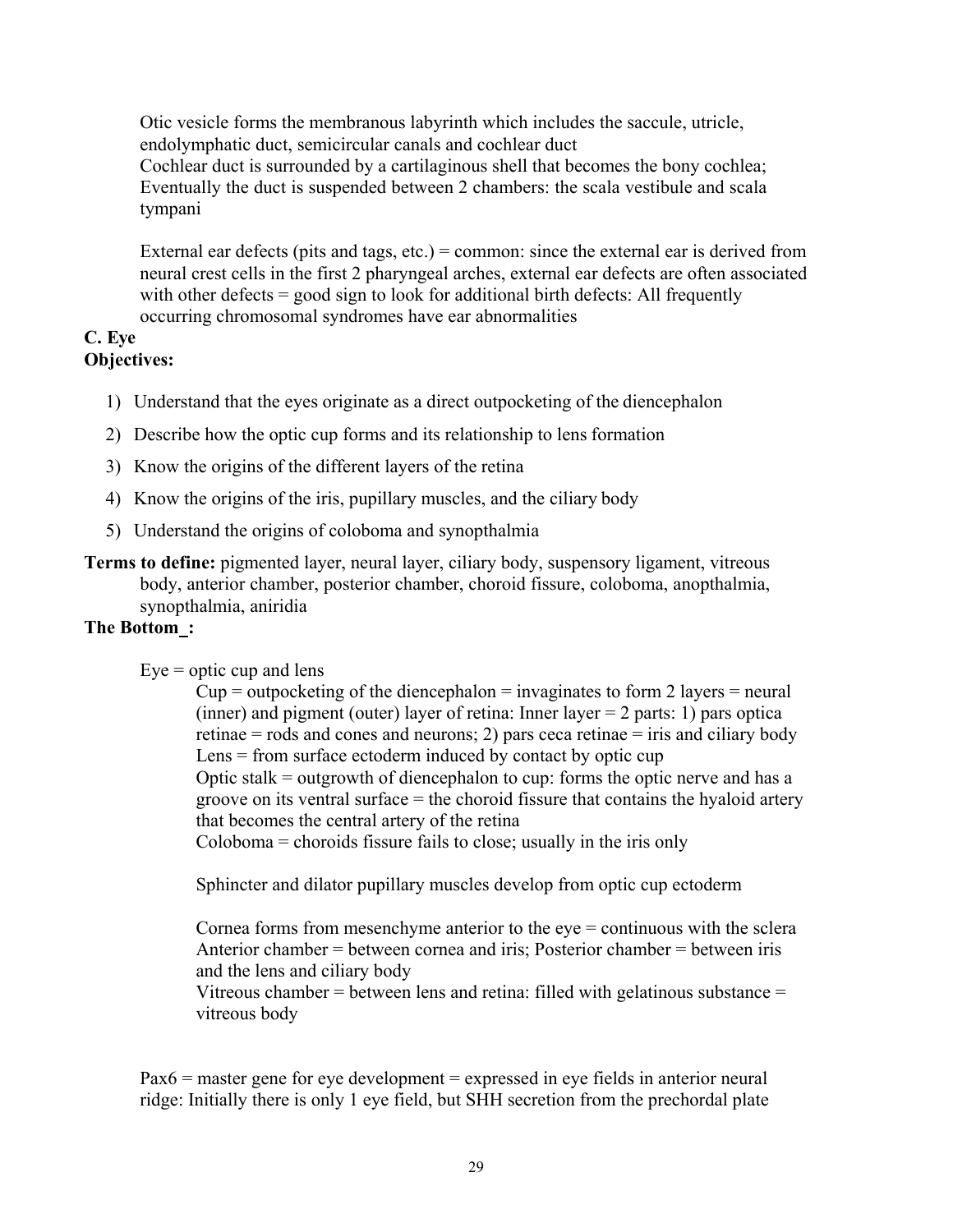upregulates  $PAX 2$  in the middle of the eye field = separates the single field into 2:  $PAX$ 2 regulates differentiation of the optic nerves; PAX6 the eyes Synopthalmia (cyclopia) = fused eyes (with holoprosencephaly) = SHH fails to establish the midline = no PAX2 expression and eye field does not separate: Mutations in SHH, abnormal cholesterol metabolism (Smith-Lemmli-Opitz syndrome) and alcohol exposure can cause holoprosencephaly and synopthalmia

Micropthalmia = small eye ( $PAX6$ , cytomegalovirus)

Anopthalmia =  $(PAX6)$  = no eye = optic cup fails to form or make contact with ectoderm = usually associated with other brain defects

Aphakia (no lens) and aniridia (no iris) =  $PAX6$ 

## **Lecture 12: Fetal Growth, Birth Defects, and Prenatal Diagnosis (pp 106-110; 121-144) A. Fetal Growth**

## **Objectives**

- 1) Determine the duration of pregnancy
- 2) Understand what is meant by fetal period versus embryonic period
- 3) Know when in gestation most of the increase in fetal length versus fetal weight occurs
- 4) Know the relationship between the amnion, chorion, and uterine cavity
- 5) Understand the structure and function of the term placenta
- 6) Know the origin of dizygotic, monozygotic, and conjoined twins and the risks involved in twin and other multiple birth pregnancies
- 7) Know the 3 stages of labor

**Terms to define:** fetal period, crown-rump-length, premature, postmature, ultrasound, intrauterine growth restriction, preeclampsia, chorion, chorion frondosum, decidua, deciduas basalis, amniochorionic membrane, cotyledons, hemolytic disease of the newborn, erythroblastosis fetalis, hydramnios, polyhydramnios, oligohydramnios, amniotic bands, dizygotic twins, monozygotic twins, conjoined twins

## **The Bottom Line :**

Fetal period = beginning of the 9th week to birth

Pregnancy  $= 40$  weeks after onset of last normal menstrual period (LNMP) or 38 weeks after fertilization

Crown-rump-length = measurement of the embryo or fetus; also use crown-heel-length Fetal length is mostly acquired during the 1st half of pregnancy; fetal weight is mostly added during the second half of pregnancy with 50% acquired in the last 2.5 months Prematurity = born prior to 37 weeks of gestation (from LNMP) =  $2<sup>nd</sup>$  leading cause of infant death

Low birth weight = Intrauterine growth restriction  $(IVGR)$  = infants who are at or below the  $10<sup>th</sup>$  percentile for their expected birth weight= sometimes called small for gestational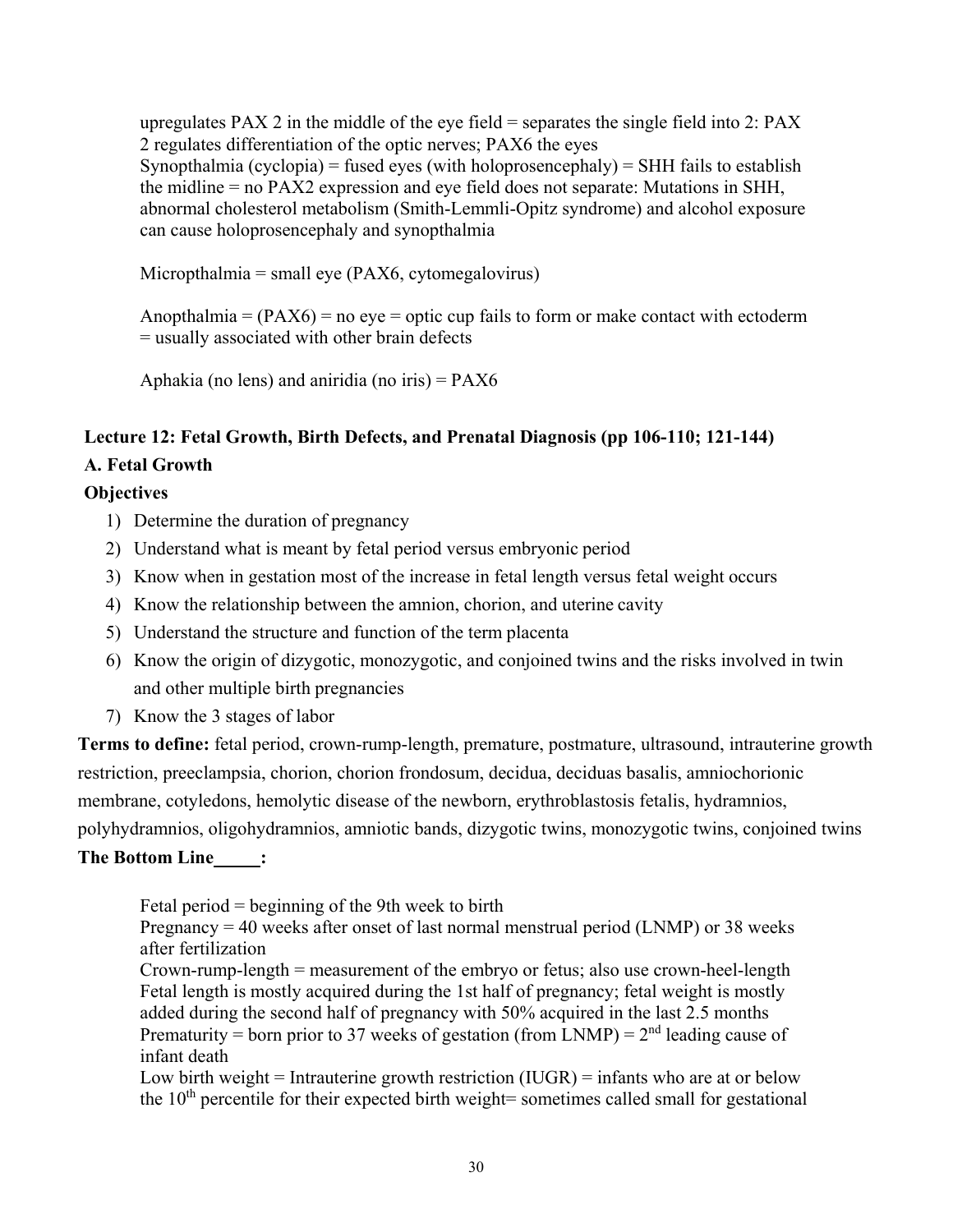age (SGA) = increased risk for birth defects, neurological deficiencies, respiratory distress syndrome, etc.

Twins are not a normal condition = increased risk of mortality and morbidity, especially

prematurity

Dizygotic  $= 2$  eggs; Monozygotic  $= 1$  egg, usually splits at early blastocyst stage Conjoined = splitting or duplication of primitive streak or ? overexpression of head forming genes

Birth (parturition): Labor has 3 phases: 1) effacement (thinning and shortening) and dilation of the cervix; 2) delivery of the fetus; 3) delivery of the placenta

## **B. Birth Defects and Prenatal Diagnosis**

## **Objectives:**

- 1) Estimate the percentage of liveborn infants that will have congenital malformations and provide reasons why this estimate will vary from one study and one region of the world to another.
- 2) Know the types of abnormalities that can occur: Malformations, Disruptions, Deformations
- 3) Define the most sensitive period to a teratogen
- 4) Have an appreciation for some of the factors that act as teratogens
- 5) Describe the factors determining the action of a teratogen (principles of teratology)
- 6) Gain an appreciation for the type of defects that can be diagnosed prenatally
- 7) Appreciate the problem of birth defects and learn what physicians can do to prevent them
- 8) Understand when and why prenatal diagnosis tests are conducted and the procedures employed

**Terms to define:** congenital malformation, dysmorphology, teratology, disruption, deformation,

syndrome, amniocentesis, chorionic villus biopsy, ultrasound, alpha fetoprotein

## **The Bottom :**

Teratology = study of congenital malformations (birth defects),  $2 - 3\%$  present at birth,  $2$ - 3% more diagnosed in 1st year of life: leading cause of infant deaths. Many are caused during the 3rd - 8th weeks = period of embryogenesis (organogenesis): another sensitive period is the 1st 2 weeks when embryonic axes are established.

Abnormalities: 1) Malformations = occur during development of a structure; 2)

Disruptions = alterations after structures have formed normally; 3) Deformations = mechanical forces change a structure

Syndrome = groups of anomalies occurring together with a common etiology

Causes of birth defects:

Environmental factors:

viruses = either directly or by fevers (Zika virus, mosquitos, microencephaly). radiation chemicals - thalidomide, alcohol (fetal alcohol syndrome) = leading cause of mental retardation, other drugs of abuse, lead

Antiepileptic agents = valproic acid, diphenylhydantoin Pharmaceutical drugs = Accutane, SSRIs, antiepileptic drugs (valproic acid,